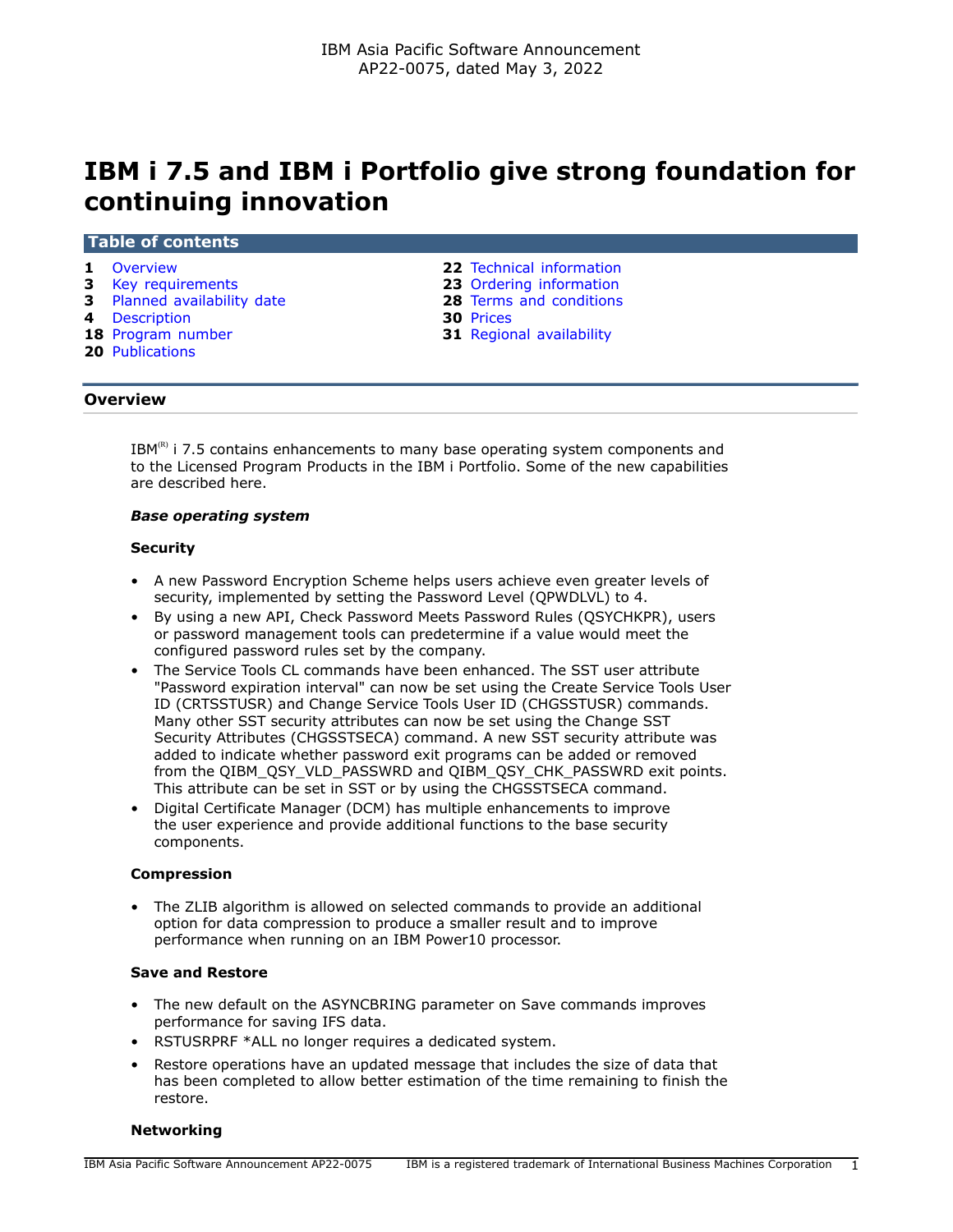- SNMP attributes can be configured to allow only SNMPv3 in some environments and to restrict information being returned by SNMPv3 to provide a higher level of security.
- TCP Selective Acknowledgment (SACK) support on IBM i streamlines the retransmission of data when there is packet loss in the network.
- The password policy capabilities of IBM Tivoli<sup>(R)</sup> Directory Server for i can be extended to enforce rules for advanced password syntax checking in addition to the standard default rules.
- IBM i DNS upgrades to a newer BIND release.
- The FTP client can be configured to allow a FTP user to accept a server certificate that is not signed by a trusted certificate authority. The FTP server logon exit point allows the IPV4 address to be specified for IPV4 passive data connection reply.
- SMTP allows users to configure a different retention time for successfully and unsuccessfully sent emails, configure a different sender address, and allow autoforward emails.

# **Application development**

- With IBM i 7.5, some significant changes are made to the Integrated Web Services Rest API engine, including increasing the number of parameters to 248 and updating capabilities of the IWS logging to include Access Client Solutions logging capabilities.
- To better serve client-based development tools, the create and update commands for program and service program objects can provide command completion information in an events file. That information can be interrogated to provide command completion status.
- To support many new markets for IBM i, the range of CCSIDs has been increased.
- The Call (CALL) and Call Bound Procedure (CALLPRC) commands now allow expressions to be passed as parameters and allow you to specify type and length for each parameter.
- New ILE C/C++ built-in functions for atomic memory access are added in this release. In a program with multiple threads, you can use these functions to atomically and safely modify data in one thread without interference from another thread.

# **System administration**

- Clients can now change the scope of 2-digit year date ranges. The QIBM\_QBASEYEAR environment variable enables clients to shift the base year from 1940 to 1970.
- IBM i 7.5 supports a maximum of 48 processors per partition in SMT8 mode and therefore a maximum of 384 threads on servers with Power10 or IBM Power9 technology.
- Service Tools can now display detailed information about individual NVMe devices on the system.
- New enhancements have been added to the Job Scheduler commands and display.
- Several hardware and software enhancements have been made in IBM i 7.5 Performance Tools.
- IBM Navigator for i offers additional tasks and features to provide administrators with more information than previous versions.
- Several hardware and software enhancements have been added to the Integrated File System (IFS), including a new layer of security for IBM i NetServer, new exit points, and more resilient file sharing options.
- It takes less time to perform Cluster Resource Group (CRG) switchover for selected configurations.
- System administrators can use Service Tools to display and make better informed decisions about NVMe devices with more detailed information about the individual devices.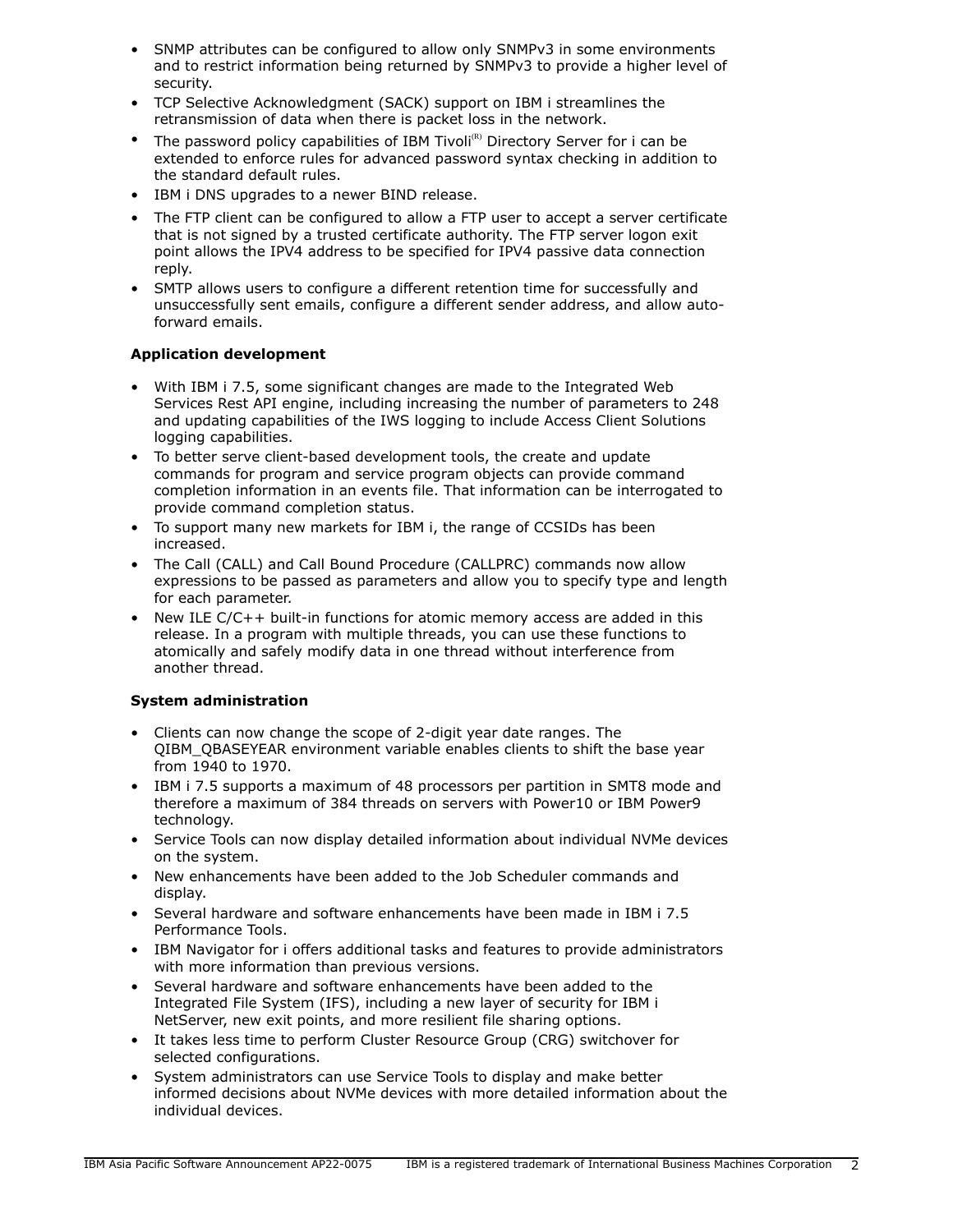• To set the console configuration and debug console problems on a server that is not managed by a Hardware Management Console (HMC) or other management interface, the operator panel must be used. The number of operator panel functions to get to the console service functions has been reduced.

# *Db2<sup>(R)</sup>* for *i*

- Db2 for i provides additional functions for HTTP requests to publish or consume web services.
- Db2 for i is providing more advanced, easy-to-use tooling for the database engineer (DBE).
- IBM i Services, the strategic method for gaining access to IBM i objects, system information, and much more is expanding to provide useful SQL-based alternatives to IBM i commands and APIs.
- Db2 for i increases the number of working examples and tools in the SYSTOOLS schema.

# *Open Source for IBM i*

• In response to community requests, IBM is restating the various options available for application serving on IBM i. Many of these have support available from IBM Technical Support Services.

# *LPPs*

- In IBM Rational<sup>(R)</sup> Development Studio, RPG IV is responding to requirements from the development community and offering some new message-handling operations.
- The IBM i Access Client Solutions (ACS) interface is updated and enhanced with three major updates to the core ACS product: Group Views, Customize the GUI content, and a Run SQL Scripts tab capability.
- IBM PowerHA<sup>(R)</sup> SystemMirror<sup>(R)</sup> for i 7.5 brings a new set of enhancements centered around simplification, reporting, and performance.
- The Backup, Recovery, and Media Services (BRMS) for i product has numerous enhancements across many areas of the product, adding or updating command defaults and providing new capabilities through SQL Services and new APIs.
- IBM Db2 Mirror for i at 7.5 fulfills the commitment of running in a mixed OS release environment.
- IBM Content Manager OnDemand for i (CMOD) has improved programmer productivity by adding and enhancing capabilities such as commands, creation of .pdf files, and better integration with other IBM i tools.

# <span id="page-2-0"></span>**Key requirements**

IBM i 7.5 is supported on selected IBM Power ${}^{(R)}$  servers with Power9 and Power10 technology-based processors.

Clients using servers with earlier processors need to move to newer systems to take advantage of the features in IBM i 7.5.

For up-to-date information about all types of code levels needed for support of a particular feature, see the [IBM Prerequisites](https://www.ibm.com/support/customercare/iprt/home) website.

See the [Technical Information](#page-21-0) section for specific hardware and software prerequisites.

# <span id="page-2-1"></span>**Planned availability date**

• May 10, 2022, except for e-config support for PowerHA SystemMirror for i 7.5 (5770-HAS) and PowerHA's Geographic Mirroring Compression enhancement.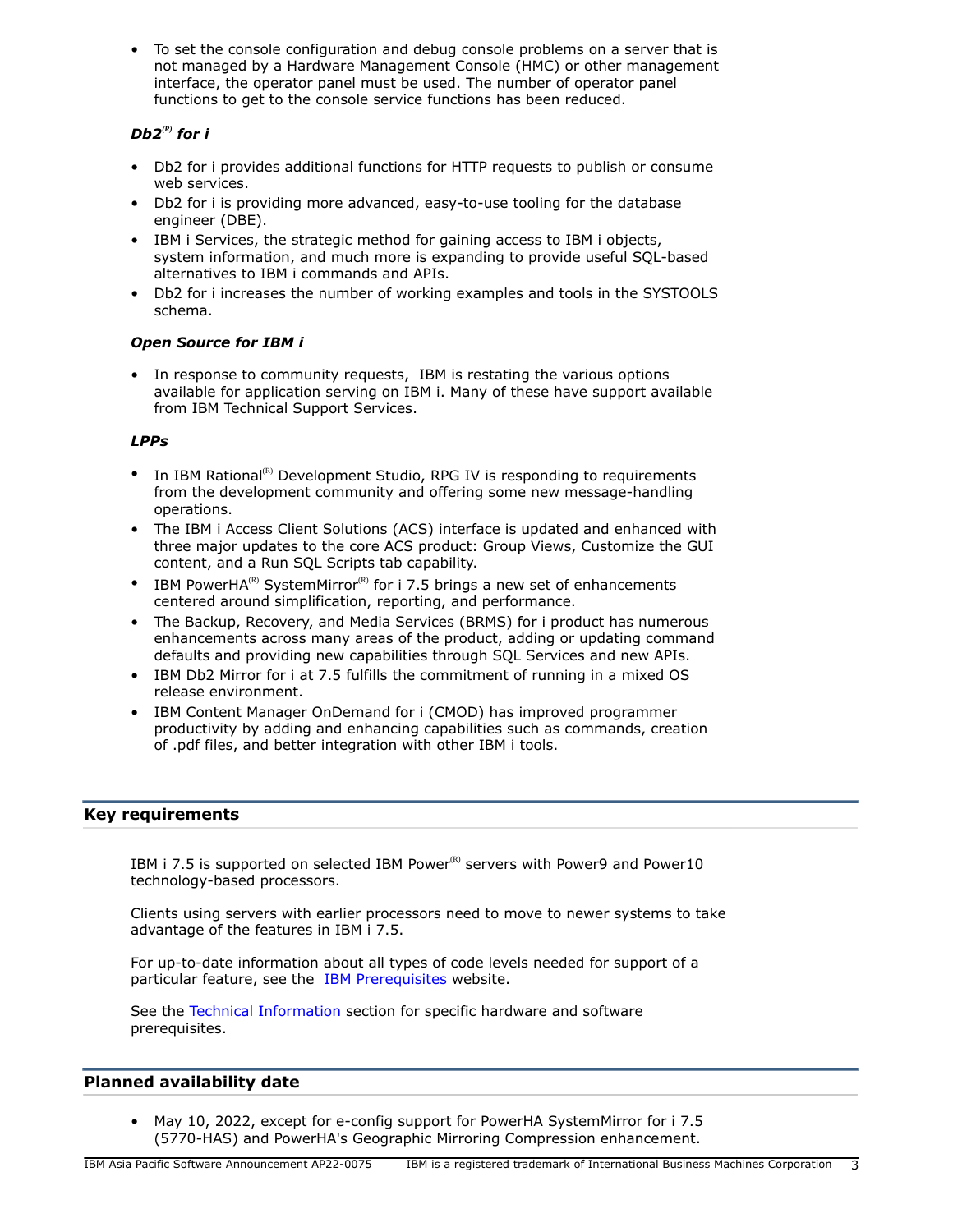PowerHA SystemMirror for i 7.5 can be downloaded from the [Entitled System](https://www.ibm.com/servers/eserver/ess/index.wss) [Support](https://www.ibm.com/servers/eserver/ess/index.wss) on May 10, 2022.

• June 28, 2022, e-config support for PowerHA SystemMirror for i 7.5 (5770-HAS) and PowerHA's Geographic Mirroring Compression enhancement.

Availability within a country is subject to local legal requirements.

# <span id="page-3-0"></span>**Description**

The *i* in *IBM i* stands for integration of the many components in the suite. Updates have been made to all aspects of the portfolio in this announcement, including the operating system and Licensed Program Products.

For technical details for IBM i enhancements delivered with IBM i 7.5, see the [IBM i](https://www.ibm.com/support/pages/node/1119129) [Technology Updates](https://www.ibm.com/support/pages/node/1119129) wiki.

To make it easy to find IBM i 7.5 base release enhancements, see the aggregated list of enhancements on the [IBM i 7.5](https://www.ibm.com/support/pages/ibm-i-75-base-enhancements) wiki landing page.

### *Base operating system*

The term *IBM i* encompasses a suite of products, including the base operating system. This section highlights the enhancements to the base operating system.

### **Security**

### *Password enhancements*

- A new password encryption scheme assists clients in achieving even greater levels of security. This new scheme is activated by setting the system value Password Level QPWDLVL to 4 or the System Service Tools (SST) password level to 3. The new password levels use Password-based Key Derivation Function 2 (PBKDF2) with HMAC SHA512 (SHA-2 512 bit) encryption for the scheme. For more information, see the [Planning password level changes](https://www.ibm.com/docs/en/i/7.5?topic=security-planning-password-level-changes) topic in IBM Documentation.
- The new Check Password Meets Password Rules (QSYCHKPR) API checks if the password specified in the password information meets the password rules for the system on which this API is run. The password rules are composed of system values QPWDRQDDIF and either QPWDRULES or all the following: QPWDMINLEN, QPWDMAXLEN, QPWDLMTAJC, QPWDLMTCHR, QPWDLMTREP, and QPWDRQDDGT. System values QPWDPOSDIF and QPWDRULES \*LMTSAMPOS are not enforced because there isn't a current password to use for a comparison. This API checks only the password; it does not actually change the user's password. For more information, see the [QSYCHKPR API description](https://www.ibm.com/docs/en/i/7.5?topic=ssw_ibm_i_75/apis/qsychkpr.htm) in IBM Documentation.

### *Service tools enhancements*

Enhancements have been made to those SST commands used for user ID management and configuration:

- The "Password expiration interval" attribute was added to the Create Service Tools User ID (CRTSSTUSR), Change Service Tools User ID (CHGSSTUSR), and Display Service Tools User ID (DSPSSTUSR). This attribute allows the password expiration interval for an SST user to be set to a different value than the SST password expiration interval security attribute.
- The following SST attributes were added to the Change SST Security Attributes (CHGSSTSECA) and Display SST Security Attributes (DSPSSTSECA) commands:
	- Duplicate password control
	- Allow add of digital certificates
	- Allow service tools user ID with default and expired password to change its own password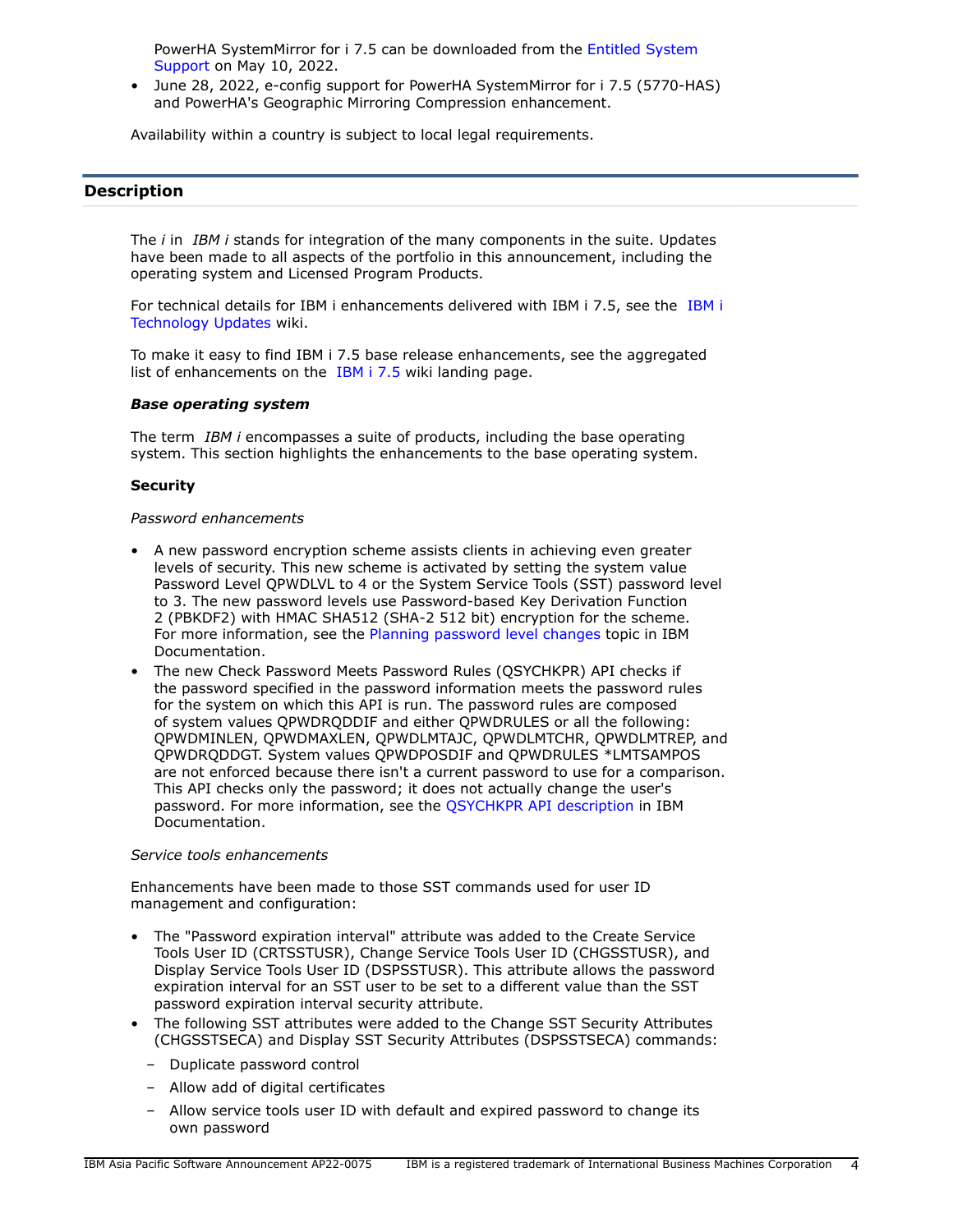- Maximum sign-on attempts
- Password expiration interval
- Allow add and remove of password exit programs (new)
- The remaining attributes continue to be managed in SST. The new SST attribute "Allow add and remove of password exit programs" controls whether new exit programs are allowed to be added to, or existing exit programs are allowed to be removed from, the QIBM\_QSY\_VLD\_PASSWRD and QIBM\_QSY\_CHK\_PASSWRD exit points.

For more information, see the [CHGSSTSECA command description](https://www.ibm.com/docs/en/i/7.5?topic=ssw_ibm_i_75/cl/chgsstseca.htm) and [CHGSSTUSR](https://www.ibm.com/docs/en/i/7.5?topic=ssw_ibm_i_75/cl/chgsstusr.htm) [command description](https://www.ibm.com/docs/en/i/7.5?topic=ssw_ibm_i_75/cl/chgsstusr.htm) in IBM Documentation.

### *Digital Certificate Manager*

Digital Certificate Manager (DCM) has multiple enhancements to improve the user experience and provide additional functions to the base security components.

- Full replace of the UI for object signing, providing new functions:
	- Support for object signing store, applications, and actions related to signing objects
	- Support for the signature verification store and actions related to verifying signatures
- Browse and select buttons have been added to multiple panels, eliminating the need to manually type IFS paths and file names. Examples include:
	- Browse and select certificate from local file system for import
	- Browse and select certificate from an IFS path for import
	- Browse and select from a local file system for export
	- Browse and select an IFS path for export
	- Browse and select a KDB file when opening a certificate store
	- Browse and select files for object signing support
- To better manage the certificate objects residing in the Upload and Download directory used for import and export functionality:
	- Items in the Upload directory
	- Items in the Download directory
- Provide the ability to remove the default certificate assignment for the \*SYSTEM certificate store.
- Added current industry Root and Intermediate CA certificates from well-known certificate providers for the Populate Certificate Store functionality.

For more information about DCM, see the [Digital Certificate Manager](https://www.ibm.com/docs/en/i/7.5?topic=security-digital-certificate-manager) topic in IBM Documentation.

### *Compression*

### **ZLIB algorithm**

The ZLIB algorithm provides an additional option for data compression. Test results show it is often faster than previously available algorithms and generally produces a smaller result, though actual results will vary, depending on the compressibility of the data. The new algorithm automatically uses the on-chip Nest Accelerator (NX) GZIP when running in Power10 compatibility mode on a Power10 processor and is therefore faster and less CPU-intensive than previously available compression options.

The ZLIB option has been implemented for these use cases:

- Save commands and APIs for Save Files and Optical, including Virtual Optical, that have the data compression parameter
- CPRDATA MI instruction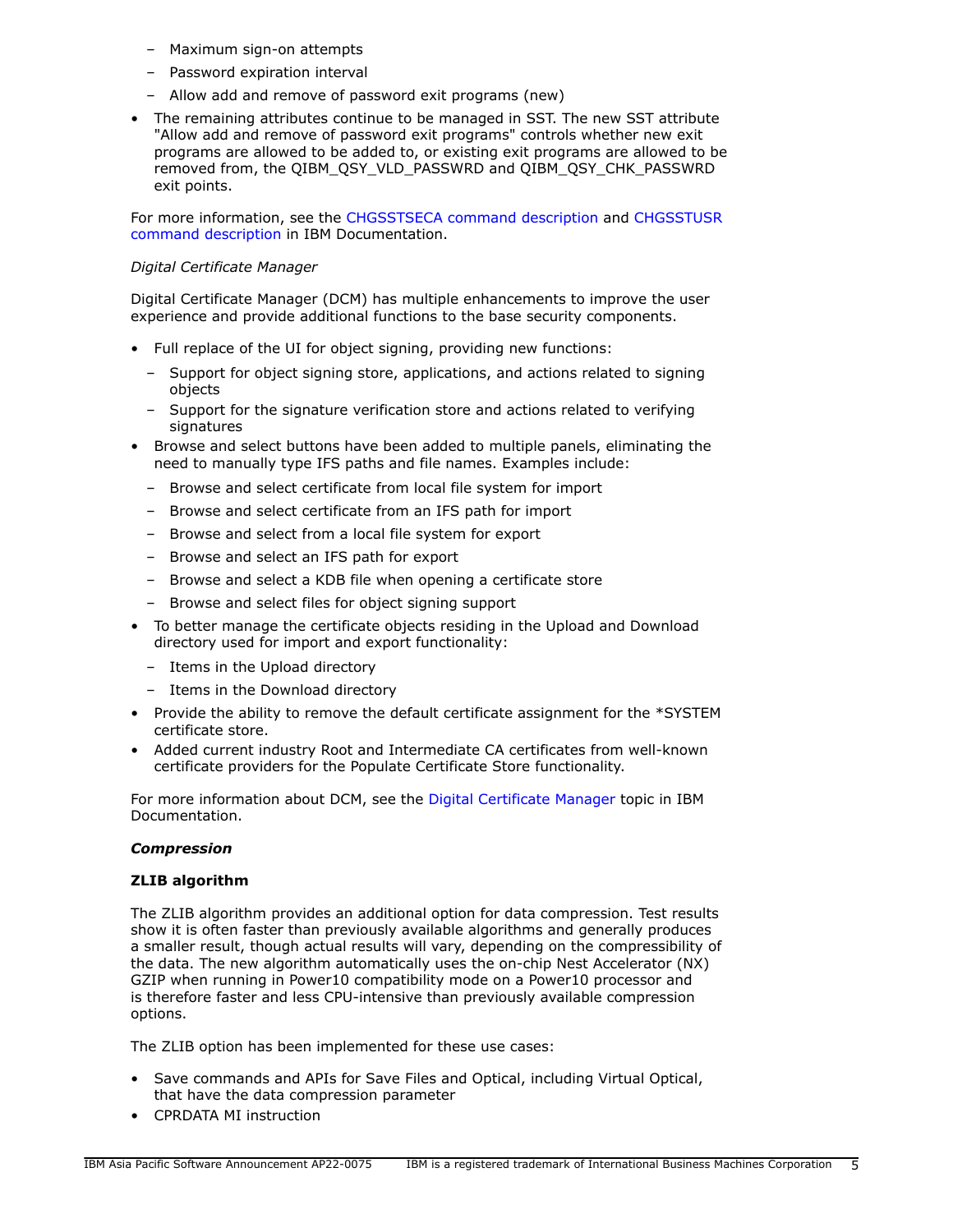• Geographic Mirroring synchronization

See the following topics in IBM Documentation for more information:

- [CL Command Finder](https://www.ibm.com/docs/en/i/7.5?topic=language-cl-command-finder) to search for Save commands
- [API Finder](https://www.ibm.com/docs/en/i/7.5?topic=interfaces-api-finder) to search for Save APIs
- [Compress Data](https://www.ibm.com/docs/en/i/7.5?topic=instructions-compress-data-cprdata) (CPRDATA)
- [Start Disk Management Operation](https://www.ibm.com/docs/en/i/7.5?topic=ssw_ibm_i_75/apis/qyassdmo.htm) (QYASSDMO) API
- [Open List of ASPs](https://www.ibm.com/docs/en/i/7.5?topic=ssw_ibm_i_75/apis/qyaspol.htm) (QYASPOL) API
- [Materialize Resource Management Data](https://www.ibm.com/docs/en/i/7.5?topic=instructions-materialize-resource-management-data-matrmd) (MATRMD)

### *Save and Restore*

### **New default value for ASYNCBRING parameter**

The new default value for the ASYNCBRING parameter on the Save Object (SAV) command and the QsrSave API provides the same or better performance for saving IFS data. Objects are brought into memory asynchronously during IFS save processing, potentially improving the performance of the save operation. The GO SAVE menu options automatically inherit this new default. For more information, see the [SAV](https://www.ibm.com/docs/en/i/7.5?topic=ssw_ibm_i_75/cl/sav.htm) and [QsrSave](https://www.ibm.com/docs/en/i/7.5?topic=ssw_ibm_i_75/apis/QsrSave.htm) topics in IBM Documentation.

### **RSTUSRPRF USRPRF(\*ALL)**

RSTUSRPRF USRPRF(\*ALL) no longer requires a dedicated system. Specifying \*ALL for the User profile (USRPRF) parameter on the Restore User Profiles (RSUSRPRF) command no longer requires that all other subsystems on the system be ended. For more information, see the [RSTUSRPF](https://www.ibm.com/docs/en/i/7.5?topic=ssw_ibm_i_75/cl/rstusrprf.htm) topic in IBM Documentation.

### **Progress message for IFS restore**

The progress message displayed during an IFS restore now includes the size of objects that have completed. For those who know the size of the data that needs to be restored, this will help to estimate the time remaining.

### *Networking*

### **SNMPv3 security enhancements**

SNMP attributes can be configured to allow only SNMPv3 for the SNMP agent, the local trap manager, and the SNMP manager APIs. An SNMPv3 driver is available for network-attached printers. In addition, it is now possible to restrict information being returned by SNMPv3 by defining View-based Access Control Model (VACM) rules. Additional SHA-2 authentication types for SHA-256 and SHA-512 are new options when configuring SNMPv3 users.

See the following new and changed commands in IBM Documentation for more information:

- [ADDVACSNMP](https://www.ibm.com/docs/api/v1/content/ssw_ibm_i_75/cl/addvacsnmp.htm)
- [CHGVACSNMP](https://www.ibm.com/docs/api/v1/content/ssw_ibm_i_75/cl/chgvacsnmp.htm)
- [RMVVACSNMP](https://www.ibm.com/docs/api/v1/content/ssw_ibm_i_75/cl/rmvvacsnmp.htm)
- [ADDUSRSNMP](https://www.ibm.com/docs/api/v1/content/ssw_ibm_i_75/cl/addusrsnmp.htm)
- **[CFGTCPSNMP](https://www.ibm.com/docs/api/v1/content/ssw_ibm_i_75/cl/cfgtcpsnmp.htm)**
- [CHGDEVPRT](https://www.ibm.com/docs/api/v1/content/ssw_ibm_i_75/cl/chgdevprt.htm)
- **[CHGSNMPA](https://www.ibm.com/docs/api/v1/content/ssw_ibm_i_75/cl/chgsnmpa.htm)**
- **[CHGUSRSNMP](https://www.ibm.com/docs/api/v1/content/ssw_ibm_i_75/cl/chgusrsnmp.htm)**
- [CRTDEVPRT](https://www.ibm.com/docs/api/v1/content/ssw_ibm_i_75/cl/crtdevprt.htm)

### **TCP Selective Acknowledgment (SACK) support**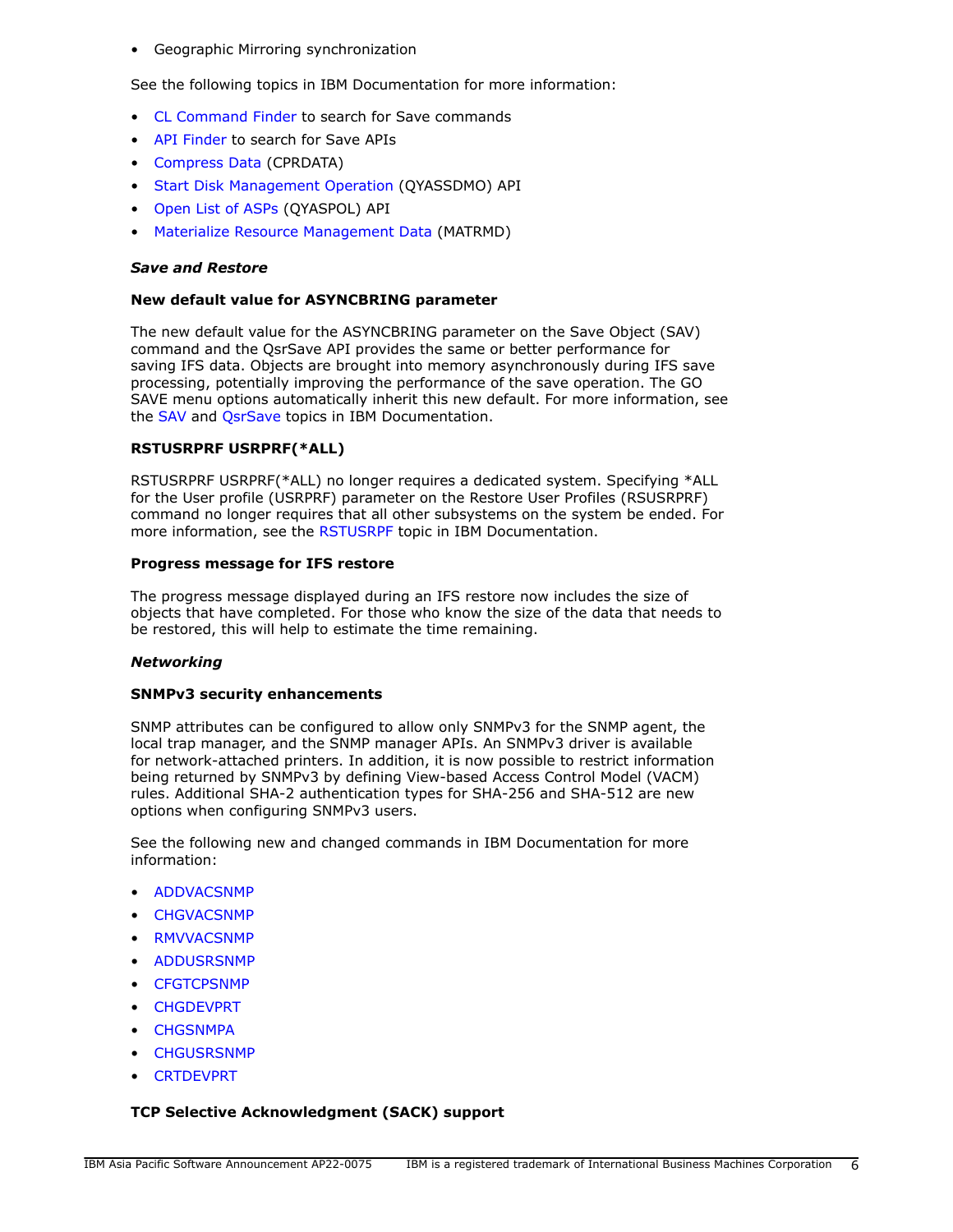When transmitting data segments, TCP will acknowledge segments that have been received. When a segment is missing between received segments, only the newest contiguous data segment is acknowledged; therefore, noncontiguous segments received must be retransmitted in addition to the missing segment.

In this release, TCP Selective Acknowledgment (SACK) support on IBM i is added. TCP SACK enables the TCP stack to handle lost packets and selectively acknowledge the data segments that have been received so that only the missing data segments need to be retransmitted by the sender. SACK is enabled by default for the TCP network layer.

# **IBM Tivoli Directory Server for i (LDAP)**

The password policy capabilities of IBM Tivoli Directory Server for i can be extended to enforce rules for advanced password syntax checking in addition to the standard default rules. Password complexity rules help to strengthen the security of authentication mechanisms. See "Setting advanced password policy" in IBM Documentation for more information.

# **DNS**

IBM i DNS upgrades to a newer BIND release. The \*PUBLIC authorities on the directories /QOpenSys/QIBM/ProdData/OS400/DNS, /QOpenSys/QIBM/UserData/ OS400/DNS, and /QIBM/UserData/OS400/DNS are changed to \*EXCLUDE in this release.

# **FTP**

The FTP client can be configured to allow FTP users to accept the server certificate that is not signed by a trusted certificate authority when building secure connections with the remote server. This function is disabled to all FTP users by default. FTP server logon exit point QIBM\_QTMF\_SVR\_LOGON format TCPL0200 and TCPL0300 allow the IPV4 address to be specified for IPV4 passive data connection reply. See IBM Documentation for more information.

# **SMTP**

The KEEPUNTIL parameter in CL command CHGSMTPA is split to two fields so that successful and unsuccessful email retention time can be configured with different values. New parameters FORWARDING and ORIGINATOR are added to CL command ADDUSRSMTP and CHGUSRSMTP. If the FORWARDING parameter was specified for a current local SMTP user, then mail going to the current local SMTP user will be automatically forwarded to the new address as specified. If the ORIGINATOR parameter was specified for a current local SMTP user, then the "From:" field in the MIME file sent by the current local SMTP user will be displayed as specified. If the current user profile differs from the ORIGINATOR, then the "Sender:" field in the MIME file will be displayed as the current user profile.

# *Application development*

# **Integrated Web Services (IWS)**

The industry has seen significant change in the Rest API landscape, and IBM is delivering some significant changes to the Rest API engine in IBM i. These are the key changes:

• Previously, the number of supported parameters on an API call was limited to 7. This forced developers to change their backend code to leverage data structures to pass more data. In this release, changes to the Call Services Program Procedure API (QARUCLSP) raise the limitation to 248 parameters. Existing IWS services will see no change and behave as they did previously. New services can now specify the increased number of parameters. Calling this API directly will require special attention to the format required for specifying the increased number of parameters. See [QZRUCLSP](https://www.ibm.com/docs/en/i/7.5?topic=ssw_ibm_i_75/apis/qzruclsp.htm) in IBM Documentation for more information.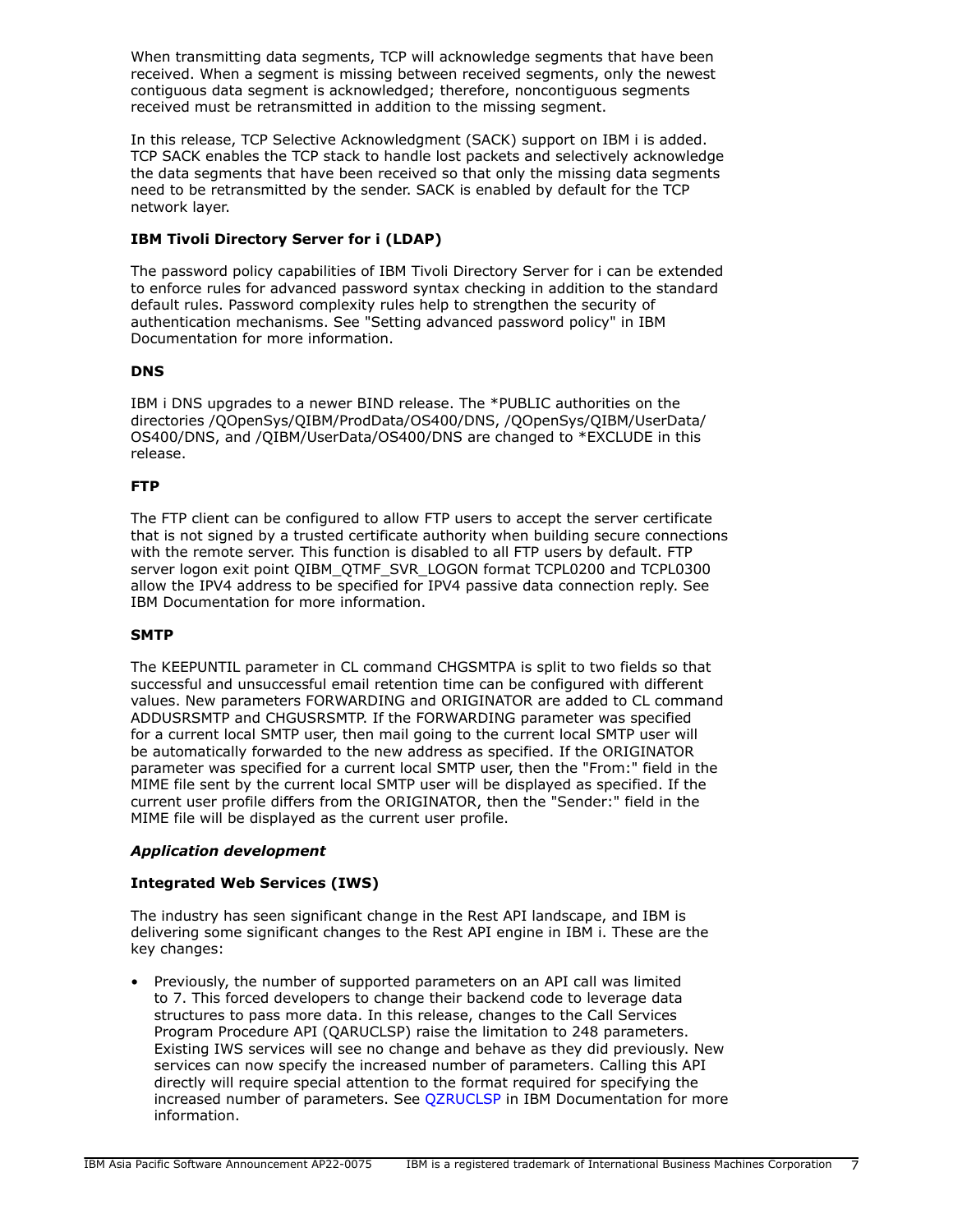- Prior to this release, IWS logging was limited to error-centric or debug-centric logging. In this release, updates to the logging support within IWS enable additional functions.
	- The data written to the logs can now be written in JSON format. This enables these logs to be easily consumed by many standard market log understanding tools such as Splunk or Elastic Stack.
	- Access logging can now track more information about usage of each Rest API, such as who is calling, from where they are calling, and what is being requested.
	- HTTP message logging takes two forms, both are captured in the access log:
		- -- HTTP Header Logging enables HTTP header attributes to be written to the access log.
		- -- HTTP Message Logging writes details about the request and what key items are being returned within the content of the message payload for each Rest API called.

# **OPTION(\*EVENTF) added to selected program commands**

The Create Program (CRTPGM), Create Service Program (CRTSRVPGM), Update Program (UPDPGM), and Update Service Program (UPDSRVPGM) commands have a new creation option that provides command completion information to an events file for use by client tooling. The events file can be monitored by the client tools, such as IBM Rational Developer for i (RDi), to provide integrated error feedback. See [Rational Developer for i Events Files](https://www.ibm.com/docs/en/rdfi/9.6.0?topic=reference-events-file-format) in IBM Documentation for more information.

# **Globalization**

Many updates and additions have been made to the portfolio of CCSIDs available in IBM i.

The IBM i CCSID conversion support moving dates to and from Unicode has been updated for data stored in EBCDIC CCSIDs 1377 (Traditional Chinese) and 1388 (Simplified Chinese). This new support reflects some new Unicode assignments for existing CCSID 1377 and 1388 characters. To preserve the current mapping, IBM provides two new CCSIDS. The new CCSIDS to use are:

- Use CCSID 13676 instead of 1388.
- Use CCSID 5473 instead of 1377.

CCSID 1379 provides additional support for Traditional Chinese, including some Simplified Chinese support.

CCSID 1210 adds limited support for UTF-EBCDIC. This is applicable only on the [iconv\\_open\(\)](https://www.ibm.com/docs/en/i/7.5?topic=ssw_ibm_i_75/apis/iconvopn.htm) and [QtqIconvOpen\(\)](https://www.ibm.com/docs/en/i/7.5?topic=ssw_ibm_i_75/apis/QTQICONV.htm) conversion APIs, which can enable legacy applications running on IBM i to process Unicode data containing variant characters without losing those characters.

For more information about these changes, see the [What's new for IBM i 7.5](https://www.ibm.com/docs/en/i/7.5?topic=globalization-whats-new-i-75) website, the [IBM i: Memo to Users](https://www.ibm.com/docs/en/i/7.5?topic=documentation-memo-users) wiki, and the [UTF-EBCDIC](https://www.ibm.com/docs/en/i/7.5?topic=unicode-utf-ebcdic) website.

# **Control language**

For a Call (CALL) command that is issued from a compiled ILE CL procedure, you can now specify expressions as parameters passed on the PARM parameters. For a Call (CALL) command that is issued from a compiled ILE CL procedure, is run interactively, or is submitted by a Submit Job (SBMJOB) command, type and length can be specified explicitly to tell how the parameters are passed to the called program. For a Call Bound Procedure (CALLPRC) command that is issued from a compiled ILE CL procedure, expressions can be specified as parameters passed on the PARM parameters, and type and length can be specified explicitly to tell how the parameters are passed to the called procedure. See IBM Documentation for more information.

# **ILE C/C++ compiler**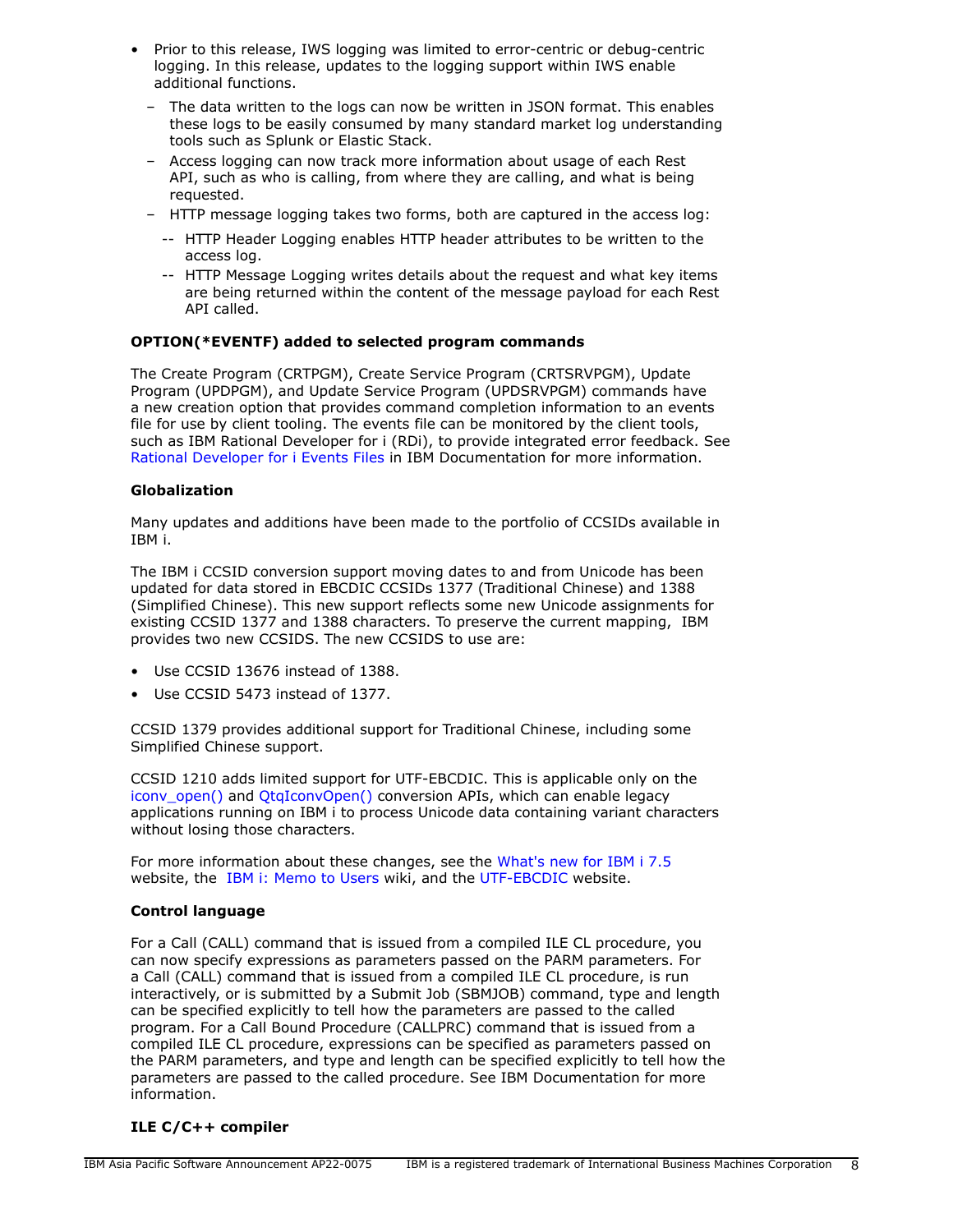New ILE C/C++ built-in functions for atomic memory access are added in this release. In a program with multiple threads, you can use these functions to atomically and safely modify data in one thread without interference from another thread. See IBM Documentation for more information.

### *System administration*

# **2-digit year date format**

The current supported date range for 2-digit year date formats is January 1, 1940 - December 31, 2039. When using a date format that includes only the last two digits of a year, the system assumes years 40 to 99 are 1940 - 1999, and years 00 to 39 are 2000 - 2039.

In IBM i 7.5, support has been added for a new base year of 1970, with a date range of January 1, 1970 - December 31, 2069. Therefore, dates entered in a command using a 2-digit year will now refer to the base year specified in the QIBM\_QBASEYEAR environment variable. The QIBM\_QBASEYEAR value can be set to 1940 or 1970. If the environment variable is not present, the current default of 1940 is used for the base year.

The new base year support is limited to commands that use a parameter of TYPE(\*DATE). Business applications that continue to use 2-digit date formats may need to be updated to use a date format with a 3-digit or 4-digit year before January 1, 2040.

**Note:** RPG and IBM Db2 for i are not being updated to adjust the date range. The recommendation is to move all dates in RPG and Db2 for i to a 4-digit year format.

### **Processor limits per partition**

IBM i 7.5 supports a maximum of 48 processors per partition in SMT8 mode and therefore a maximum of 384 threads on servers with Power10 or Power9 technology. However, with an IBM Lab Services engagement, an IBM i 7.5 partition can increase to a maximum of 240 processors and 1920 threads when using Power10 compatibility mode. This maximum IBM i partition reaches the maximum compute capacity available to a single partition on the largest enterprise server with Power10 technology. See [Maximum Capacities](https://www.ibm.com/docs/en/i/7.5?topic=availability-maximum-capacities) in IBM Documentation for more information.

### **NVMe health information in Service Tools**

Service Tools can now display detailed information about individual NVMe devices on the system. Information includes life remaining, spare capacity, the number of media errors, the firmware level, and many other fields of interest. See [Display](https://www.ibm.com/docs/en/i/7.5?topic=nvme-display-health) [NVMe health](https://www.ibm.com/docs/en/i/7.5?topic=nvme-display-health) in IBM Documentation for more information.

### **Simplified operator panel sequence for unmanaged servers**

For those who need to install the IBM i Operating System or debug console problems on a server that is not managed by an HMC or other management interface, the steps to access the console service functions are simplified. The number of operator panel functions in the sequence is reduced. Previously, it was necessary to use operator panel function 65, followed by function 21 to cycle through the service function options. Now only operator panel function 65 is needed, thereby saving the time of cycling through the operator panel to perform a function 21 to get to the next function. This improvement is for all generations of Power servers that are supported by IBM i 7.5. See [Using the console service functions](https://www.ibm.com/docs/en/i/7.5?topic=network-using-console-service-functions) in IBM Documentation for more information.

**Note:** For those clients who are familiar with the operator panel, carefully review the changes to the panel functions. In some cases, the streamlined functions will cause different behavior than in previous releases.

For additional information, see the [Memo to Users.](https://www.ibm.com/docs/en/i/7.5?topic=documentation-memo-users)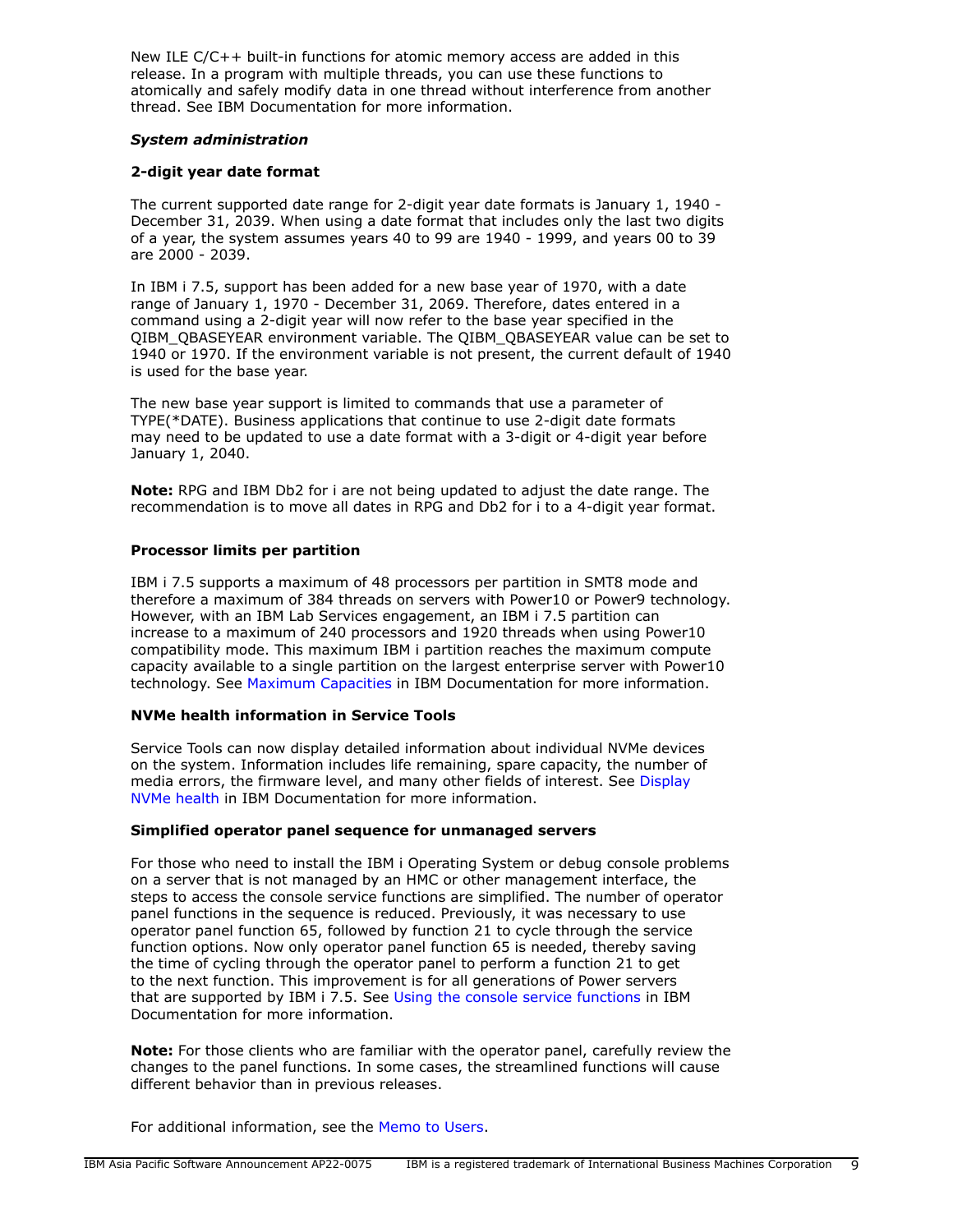# **IBM Job Scheduler**

The Job Scheduler has a new option to prevent the scheduler from submitting jobs until a later time while preserving the individual status of each entry. This new option, JOB(\*JOBSCD), can be found on the [Hold Job Schedule Entry \(HLDJOBSCDE\)](https://www.ibm.com/docs/api/v1/content/ssw_ibm_i_75/cl/hldjobscde.htm) and [Release Job Schedule Entry \(RLSJOBSCDE\)](https://www.ibm.com/docs/api/v1/content/ssw_ibm_i_75/cl/rlsjobscde.htm) commands.

The Job Scheduler has also added the ability to schedule a job with a frequency of once per year. This new special value, FRQ(\*YEARLY), can be found on the [Add Job](https://www.ibm.com/docs/api/v1/content/ssw_ibm_i_75/cl/addjobscde.htm) [Schedule Entry Command \(ADDJOBSCDE\)](https://www.ibm.com/docs/api/v1/content/ssw_ibm_i_75/cl/addjobscde.htm) command.

### **Performance tools**

IBM i has a rich set of performance instrumentation and tools built into the operating system. Several updates have been made in IBM i 7.5 to incorporate the new hardware and software enhancements:

- Power10 hardware updates in Collection Services and Performance Explorer.
- More SQL Plan Cache metrics added to Collection Services.
- New metrics for Db2 Mirror performance analysis in Collection Services and Job Watcher.
- Performance Explorer resource affinity events and activation group events enhancements.
- Collection Services Historical Data creation is now enabled by default.

### **System management functions added**

A subset of the commands previously available in the 5770-SM1 product have been moved into the base operating system and can be found in the QSYS library instead of QSMU.

For additional information, see the [Memo to Users.](https://www.ibm.com/docs/en/i/7.5?topic=documentation-memo-users)

# **IBM Navigator for i**

The new version of IBM Navigator for i was announced in September 2021. In IBM i 7.5, IBM Navigator for i is further enhanced. New tasks and features provide administrators with additional information not available in previous versions. Some of these enhancements include:

- Support for configuring and updating the Simple Network Time Protocol service (SNTP)
- Support for configuring and updating the Simple Mail Transfer Protocol support (SMTP)
- Support for Virtual Private Networking, including properties, defaults, and IP Security Policies
- Internet Key Exchange (IKE)
- Support to configure, create, and update LDAP servers for IBM i
- New and improved views for looking at Authority Collection information
- IASP support for Custom Charts metrics
- Ability to review Audit Journal details using rich graphical views to better understand audit issues to determine what issues need to be reviewed at a granular level
- Update to Performance Data Investigator to significantly improve user navigation with easy tree-like navigation

For the latest on this new interface, see the [IBM Navigator Support](https://www.ibm.com/support/pages/node/6483299) web page.

**Note:** To support client security requirements, the function usage value **QIBM\_NAV\_ALL\_FUNCTION** has been changed from \*ALLOWED to \*DENIED. This means that users that may have had access to the new Navigator may now be denied access. Administrators will need to take action to give users access to IBM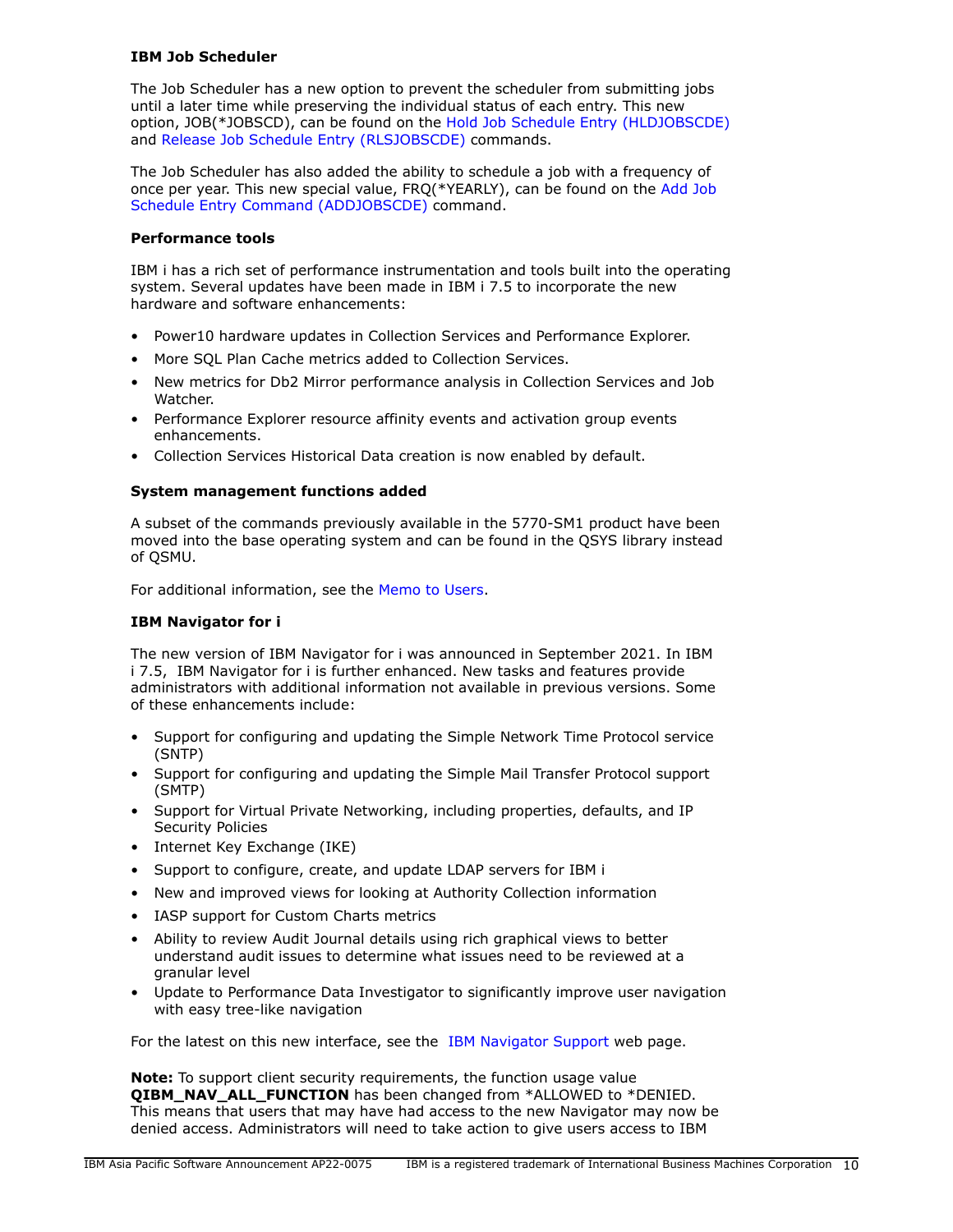Navigator for i. For function usage details, see the [IBM Navigator for i - Function](https://www.ibm.com/support/pages/node/6485853) [Usage IDs](https://www.ibm.com/support/pages/node/6485853) website.

# **Integrated File System**

The file systems within IBM i are used extensively on every system. Several key enhancements have been added based on requirements from the user community. Some of these enhancements are:

- An additional layer of security has been added for IBM i NetServer to allow securing access to the server or specific shares through \*AUTL objects. Administrators can now restrict which users can access IBM i NetServer or specific shares without changes to underlying object permissions.
- The QNTC file system is now able to access and follow Distributed File System (DFS) shares. This allows more flexibility in accessing resilient file sharing solutions.
- Two new exit points, QIBM\_QP0L\_OBJ\_CLOSE and QIBM\_QP0L\_OBJ\_OPEN, are supplied in this release. A new file system attribute, "Run exit program", controls whether the exit programs registered to these exit points will run when a file system object is opened or closed. An exit program can perform applicationspecific processing when the object is opened or closed, such as verification, conversion, or removal of temporary objects. This support is enabled for the root, QOpenSys, user-defined, and QDLS file systems.

For additional information, see the [Memo to Users.](https://www.ibm.com/docs/en/i/7.5?topic=documentation-memo-users)

# **Time reduction to perform CRG switchover**

When performing a switchover of a device Cluster Resource Group (CRG), the job queue that is specified in the job description for the interactive user that is performing the switchover is used to vary off and on the Independent Auxiliary Storage Pool (IASP). This may result in the switchover taking longer than expected if the user profile performing the switchover has its job queue set to a queue that is either held or has a low maximum limit of active jobs. For example, if the user performing the switchover has QDFTJOBD set as the job description, the IASP vary jobs will be submitted to the QBATCH job queue.

Because the QBATCH job queue may be held or may allow only one active job at a time, the switchover may be held up for a long time. The behavior has been changed such that both planned switchovers, performed with the Initiate $\mathbf{R}^{(R)}$ Switchover API, and failovers will automatically use the QSYSNOMAX job queue for IASP vary on and off operations, regardless of the user profile initiating the operation. For selected configurations, this reduces the amount of time required to perform the CRG switchover because there will not be a limit on the number of active jobs.

**Note:** This does not affect CRG user exit programs; the job queue referenced by the user profile parameter specified when creating or changing the CRG will continue to be used. The job queue specified in the user profile's job description is used for submitting user exit programs, regardless of the user initiating the planned switchover operation.

# *I/O enhancement*

With IBM i 7.5, IBM i supports a new I/O offering for Power:

# **Enterprise PCIe4 NVMe disk**

There is a new generation of Enterprise PCIe4 NVMe disks in U.2 form factor for Power9 servers.

# *Db2 for i*

Db2 for i, the integrated database for IBM i known for containing the attributes valued by business computing solutions, is enhanced to include new capabilities for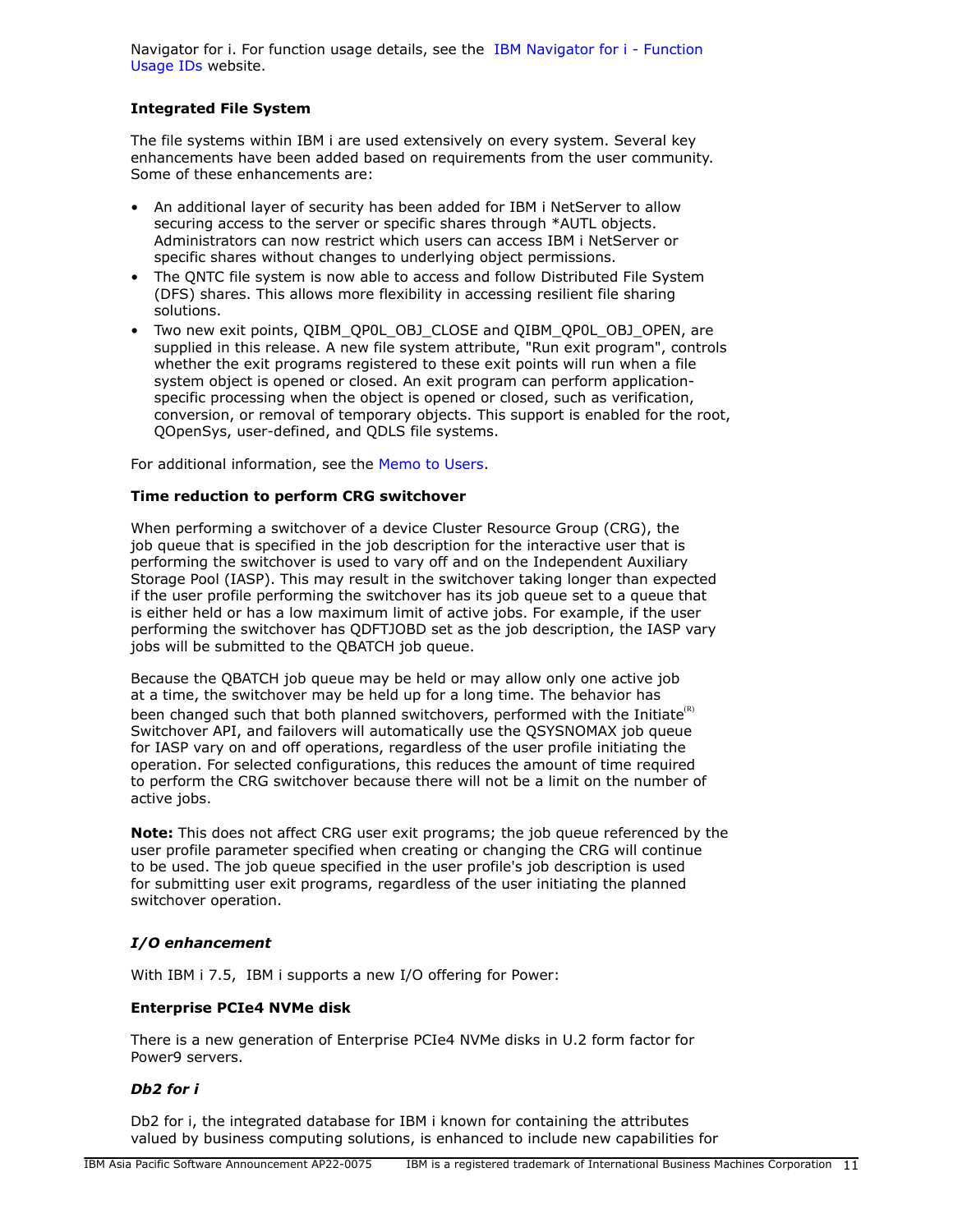SQL application developers, DBEs, and anyone interested in modern and advanced security management.

# **Db2 for i enhancements**

Many Db2 for i enhancements are included with IBM i 7.5. While many of the IBM i 7.5 enhancements are or will also be delivered in previous IBM i operating system levels, these database enhancements are unique to IBM i 7.5:

- The SQL Query Engine (SQE) is enhanced to deliver improved query costing and related query performance improvements. SQE is also enhanced to recognize system-wide high consumption of resources, and automatically adjusts query execution to be less aggressive from a resource perspective.
- The maximum size of a Db2 for i binary radix index is increased from 1.7 TB to 16 TB. The logical page size of the index determines the new maximum index size.
- Ragged Flash capability is delivered to allow clients who utilize FlashCopy<sup>(R)</sup> services to make an instant point-in-time copy of their IBM i partition. Prior to using FlashCopy, the administrator would indicate whether active transactions should be automatically rolled back or left uncommitted upon IPL of the flash copy. By having control over the behavior of the IPL of the flash target, clients gain the ability to control how they utilize the copy node.
- The RESTRICT ON DROP clause is added to Db2 for i, enabling a DBE to establish a protection against deleting an SQL table, database physical file, or a database source physical file.
- The SQL language in Db2 for i is extended to include the BOOLEAN data type. In addition to the new data type, many enhancements are made to the SQL language, compilers, and database interfaces to support BOOLEAN.
- To complement the new BOOLEAN support, many SQL language constructs are enhanced:
	- Constants: TRUE, FALSE, ON, OFF, and UNKNOWN
	- Scalar functions: BOOLEAN, ISTRUE, ISFALSE, ISNOTTRUE, and ISNOTFALSE
	- Aggregate functions: ANY, EVERY, and SOME
	- Predicates: IS TRUE, IS FALSE, TRUE, and FALSE
- JSON support within Db2 for i is enhanced to support BOOLEAN values for publishing or shredding JSON with SQL.
- Db2 for i provides additional functions for HTTP requests to publish or consume web services. These functions enable the SQL programmer to use Representational State Transfer (RESTful) through SQL, including Embedded SQL. The additional functions are based in QSYS2 and have advantages over the established and widely used SYSTOOLS HTTP functions in that the new functions do not rely upon Java™ and that they include other ease-of-use benefits.
- New QSYS2-based HTTP functions that provide the ability to modify the resource include:
	- HTTP\_PATCH() Scalar function
	- HTTP\_PATCH\_VERBOSE() Table function
- TRY\_CAST() is a new built-in scalar function that provides an easy and reliable technique for using SQL to evaluate the veracity of existing data. DBEs can use TRY\_CAST to "try casting" a data element to a specific data type and discover whether the data adheres to the rules of that data type. In this way, invalid data can be rooted out and corrected.

# **Db2 for i Services**

Db2 for i is providing more advanced and easy-to-use tooling for the DBE:

- MTI\_INFO returns details about Maintained Temporary Indexes (MTI), turning an abstract topic into a very easy and straightforward topic for the DBE.
- Some other additional Db2 for i Services have also been enhanced.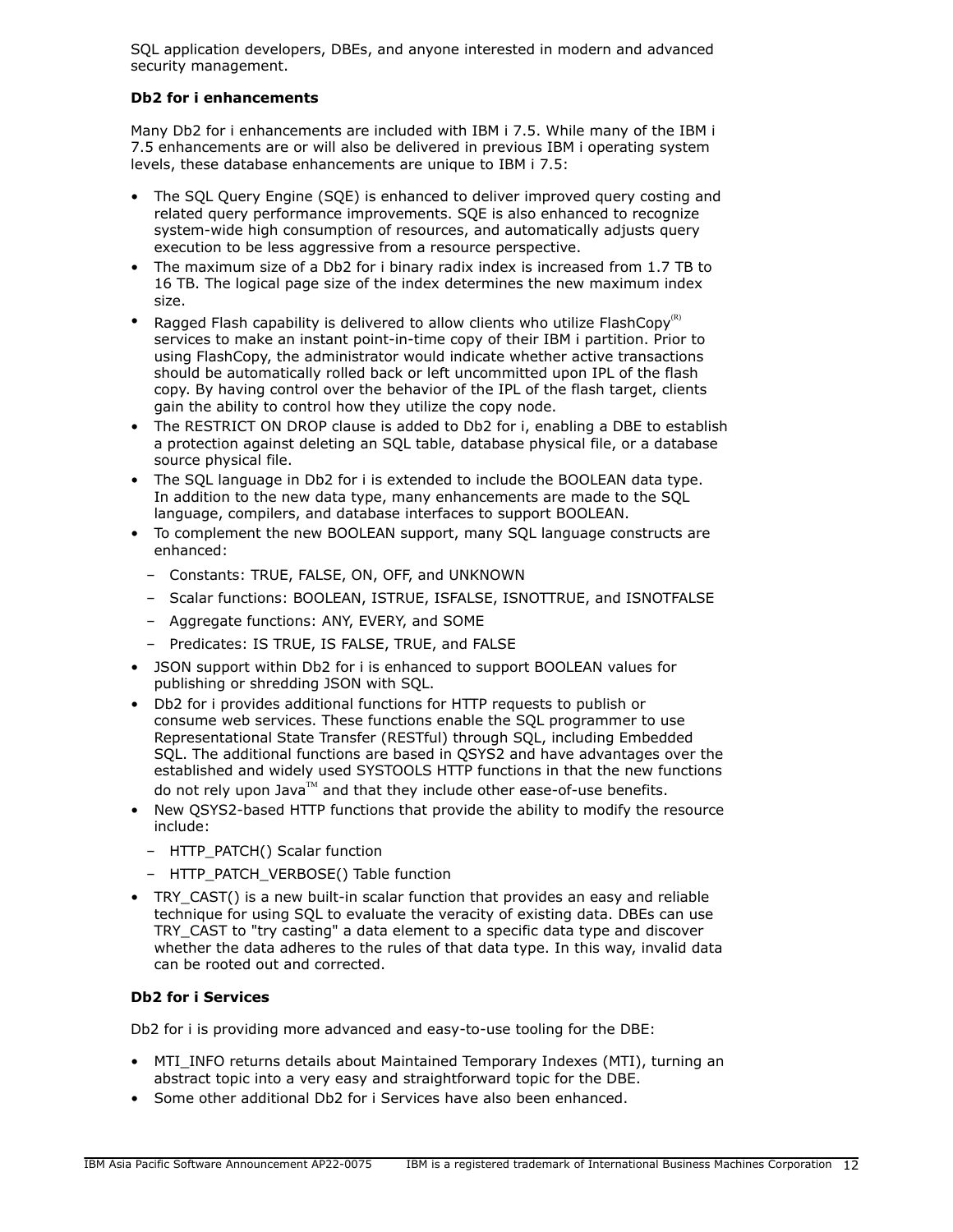These and other enhancements are delivered through the Db2 PTF Group.

See the [Db2 for i - Technology Updates](http://www.ibm.com/ibmi/techupdates/db2) wiki to learn more about these and other Db2 for IBM i enhancements.

# **IBM i Services**

IBM i Services, the strategic method for gaining access to IBM i objects, system information, and much more, continues to grow. Leveraging the power of SQL and the Db2 for i SQL Query Engine (SQE), application developers, DBEs, and system managers have an easy pathway to explore IBM i objects and data in ways that were not possible with previous technologies.

In this release, IBM i Services are added and enhanced, providing useful SQL-based alternatives to IBM i commands and APIs.

- SPOOLED FILE INFO: Matches the speed and usability of the Work with Spooled Files (WRKSPLF) CL command.
- ACTIVATION\_GROUP\_INFO: Discover the deep details about activation groups within the current or target job.
- ASSOCIATE\_JOURNAL\_RECEIVER: Use SQL to re-establish the relationship of journal receivers with a journal.
- REMOTE\_JOURNAL\_INFO: Discover the existence and attributes of remote journals on other IBM i systems associated with journals on this IBM i.
- JOURNAL\_RECEIVER\_INFO: Discover the existence and attributes of journal receivers.
- SQL\_CHECK\_SPECIAL\_AUTHORITY: Easily determine if the current user has a specific special authority.
- SQL\_CHECK\_FUNCTION\_USAGE: Easily determine if the current user is allowed to use a specific function usage.
- CHANGE\_USER\_SPACE: Use SQL to change the contents of a \*USRSPC object.
- CHANGE\_USER\_SPACE\_ATTRIBUTES: Use SOL to change the attributes of a \*USRSPC object.
- ADD\_USER\_INDEX\_ENTRY: Use SQL to add an entry to a \*USRIDX object.
- REMOVE\_USER\_INDEX\_ENTRY: Use SOL to remove an entry from a \*USRIDX object.
- ELECTRONIC SERVICE AGENT INFO: An SQL alternative to the Verify Service Agent (VFYSRVAGT) CL command.
- TELNET SERVER ATTRIBUTES: A new service to understand the TELNET server configuration.
- CHECK PASSWORD: A new service to test whether a password will be valid.
- SECURITY\_INFO: Enhanced to return more security insight.
- SET\_SERVER\_SBS\_ROUTING: Enhanced to support the secure versions of the Database server (QZDASSINIT) and File server (QPWFSERVSS).
- SERVER SHARE INFO: Enhanced to return authorization list detail.
- NETSTAT\_JOB\_INFO: Enhanced to return job type.
- USER\_STORAGE: Enhanced to return many new columns, which show previously hard-to-access security deployment summary detail for the user.
- OBJECT STATISTICS: Enhanced to return user-controlled build identification object detail.

Db2 for i provides working examples and tools in the SYSTOOLS schema. As IBM has done in previous technology refreshes, SYSTOOLS is enhanced to help clients take a step forward with extreme automation using SQL. One of the functions that has been enhanced is Audit Journal functions. Table functions unique to specific audit journal entry types are added to SYSTOOLS. The table functions return the basic audit journal detail but also extract the entry-specific detail into easily consumed return columns.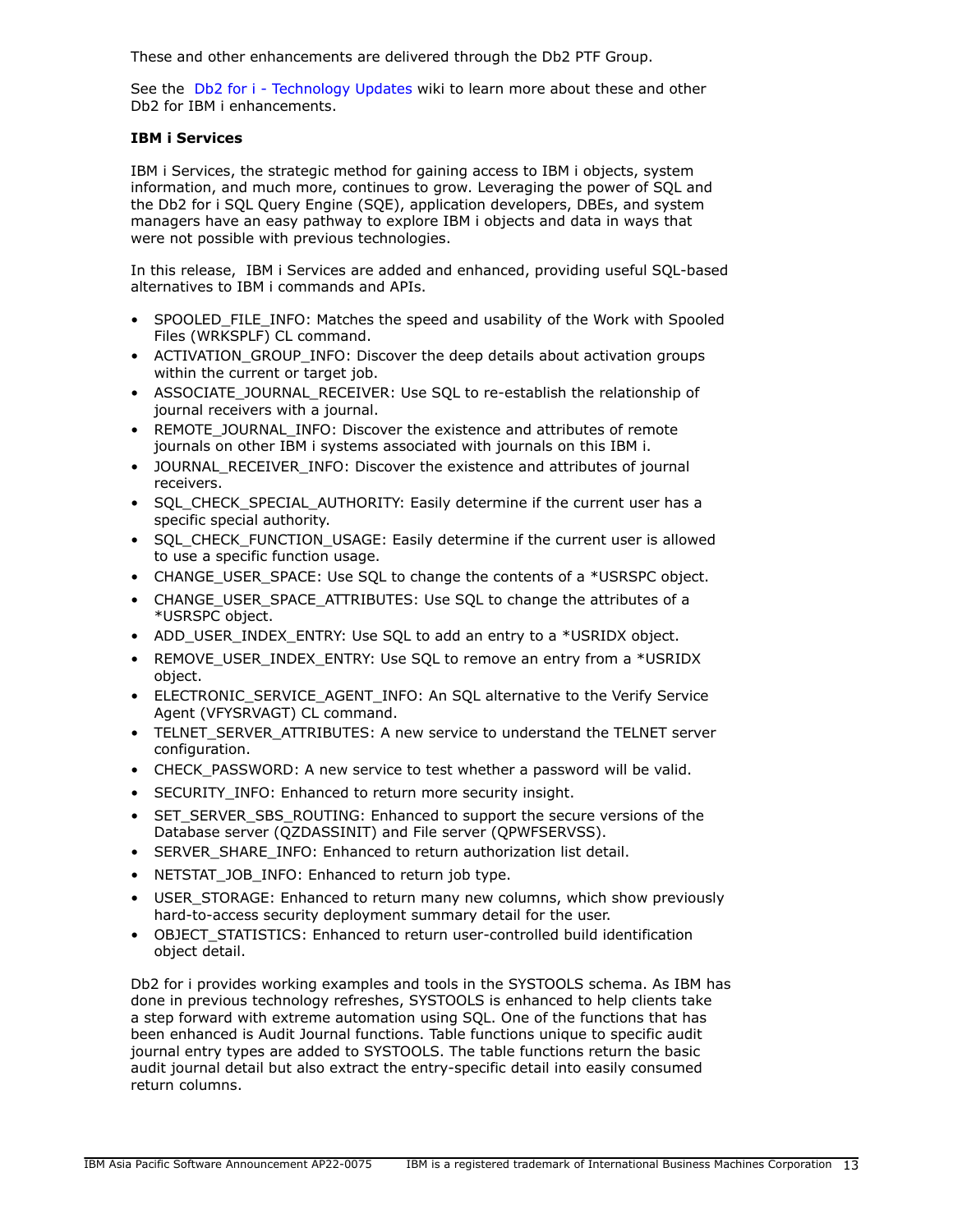For details on these enhancements and the other IBM i Services enhancements, see the [IBM i Services](http://ibm.biz/Db2foriServices) wiki.

### *Open Source for IBM i*

### **Application serving**

IBM i continues to enable several open source Java application servers on IBM i. Some examples include WildFly, Eclipse Jetty, and Apache Tomcat. WildFly is an open source version of JBoss<sup>(R)</sup>. It is actively developed by Red Hat<sup>(R)</sup>. It offers a simple upgrade path to JBoss Enterprise Application Platform (JBoss EAP) if needed. Apache Tomcat is one of the most popular application servers on IBM i and has been in use for over a decade. Eclipse Jetty is a lightweight web server that brings both scalability and ease of use. For more information about these options, see the [Open](https://ibmi-oss-docs.readthedocs.io/en/latest/java/APP_SERVERS.html) [Source Java Application Servers](https://ibmi-oss-docs.readthedocs.io/en/latest/java/APP_SERVERS.html) GitHub.

Support is offered as part of IBM's open source support offering. For more information, see the [Open Source Support for IBM i](http://ibm.biz/ibmi-oss-support) website.

### *LPPs*

### **IBM Rational Development Studio (5770-WDS)**

New features have been added in this release to the ILE compilers, specifically RPG IV. Responding to requirements from the development community, IBM i has added some new operations in RPG IV. Two of the enhancements are:

- SND-MSG opcode: Send a message to the job log.
- ON-EXCP opcode: Monitor for specific messages and take an action.

For details on these and many more updates, see the [RPG Cafe](https://ibm.biz/rpg_cafe) website.

### **IBM i Access Client Solutions (5770-XJ1) (ACS version 1.1.9.0)**

The Access Client Solutions interface is updated and enhanced to meet requests from IBM i administrators. The major updates to the core ACS product are:

- Group support: A new Groups View has been added to ACS, enabling administrators to manage multiple systems as a group. From System Configuration, it is easy to define new groups and move or add systems into these groups for a simpler way to organize multiple systems. Administrators can choose to work with systems using the traditional ACS view or they can leverage the new Groups View.
- Control the Information Displayed on GUI: System administrators can choose to limit the columns displayed on the GUI to just those of most interest for their environment. Additionally, it is possible to simplify the main GUI appearance by hiding the right pane.
- Run SQL Scripts Tab Support: Multiple SQL scripts may now be opened within a single window or connection. Each script is displayed in its own tab. This can be accomplished by doing a drag and drop of one or more SQL files from Windows $\mathbb{M}$ Explorer or macOS Finder to have each opened in a new tab. Additionally, dragging and dropping a folder that contains multiple SQL scripts will open each script in its own tab. Additionally, it is possible to save a script while that script is running.

### **IBM PowerHA SystemMirror for i (5770-HAS)**

IBM PowerHA SystemMirror for i 7.5 brings a new set of enhancements centered around simplification, reporting, and performance.

#### *Simplified Single Edition Offering*

The PowerHA SystemMirror for i offering is simplified to have a single edition containing all functionality.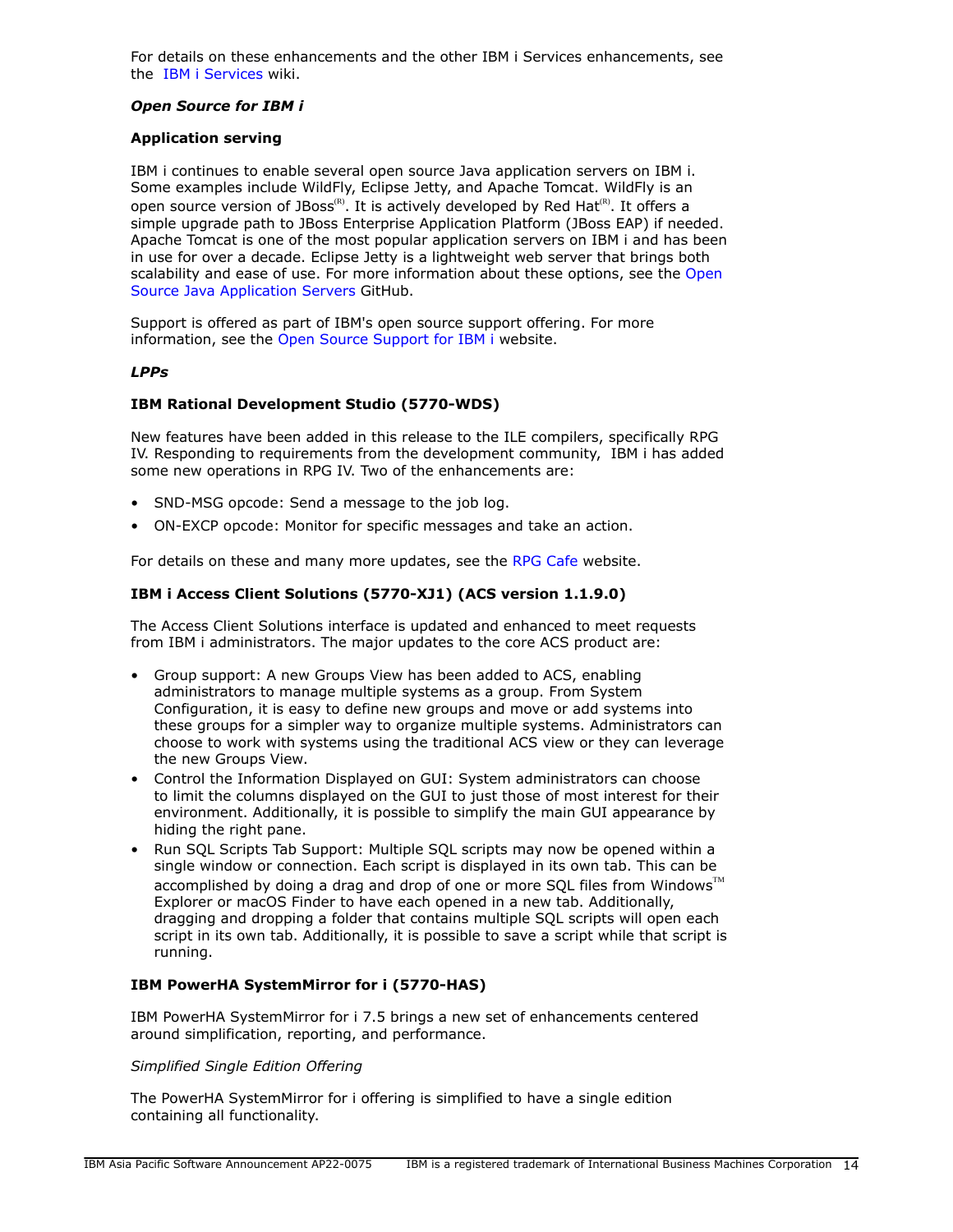### *Geographic Mirroring Compression*

Geographic mirroring performs disk-level replication. This means that all changes on disk in an Independent Auxiliary Storage Pool (IASP) are replicated over the TCP/IP network to the target system. When PowerHA performs a synchronization, whether for the initial synchronization, after an unplanned failure, or when resuming from a suspend operation, PowerHA replicates data over the TCP/IP network.

With this enhancement, PowerHA can now compress geographic mirroring data during resynchronization, reducing the data transfer required. In addition, on Power10 systems running in Power10 compatibility mode, PowerHA uses the onchip NX GZIP accelerator, which provides hardware-accelerated compression.

### *Reduction in time required to perform CRG switchover for selected configurations*

IBM PowerHA for i is building additional enhancements on top of the newly enhanced clustering capabilities of the base operating system of IBM i 7.5. The time required to perform a Cluster Resource Group (CRG) switchover for some configurations is reduced.

### *Recently released enhancements*

The PowerHA product continues to provide enhancements through PTF several times a year. The following enhancements were previously released in December of 2021 and are also available in PowerHA 7.5:

#### Simplified IP Address Switching

Previously, in a PowerHA environment, users could configure a server takeover IP address associated with an IASP device in a device cluster resource group (CRG). This IP address follows the primary node in the CRG and enables users and applications to access the correct primary system at any point in time.

Environments with many IP addresses often required a custom-coded user exit program attached to the IASP vary-on and vary-off exit points. PowerHA now allows users to add up to 256 IP addresses to a device CRG by using a new device type of \*IPA. This simplifies a PowerHA implementation by enabling simple switching of IP addresses without custom coding, exit programs, or scripts.

### Integrated Switchover Progress Monitoring

Previously, PowerHA introduced switchover progress monitoring through a new command, Display CRG Activity (DSPCRGACT), which shows the progress of a switchover. This progress monitoring has been enhanced:

- Integrated into the CHGCRGPRI command to automatically display progress during a switchover.
- A new action required step indicates when a job queue is held or a subsystem is inactive.

#### Performance improvements

While PowerHA has always required minimal resources on nodes in the environment, PowerHA continues this trend by providing improved performance for many operations with the following enhancements:

- Performance improvements for SVC-based storage communication, reducing the time required to perform operations.
- Performance improvements related to temporary user spaces and user queues with up to a 48% decrease in CPU usage, and up to a 90% decrease in the number of user spaces created for certain PowerHA operations.

*Additional enhancements*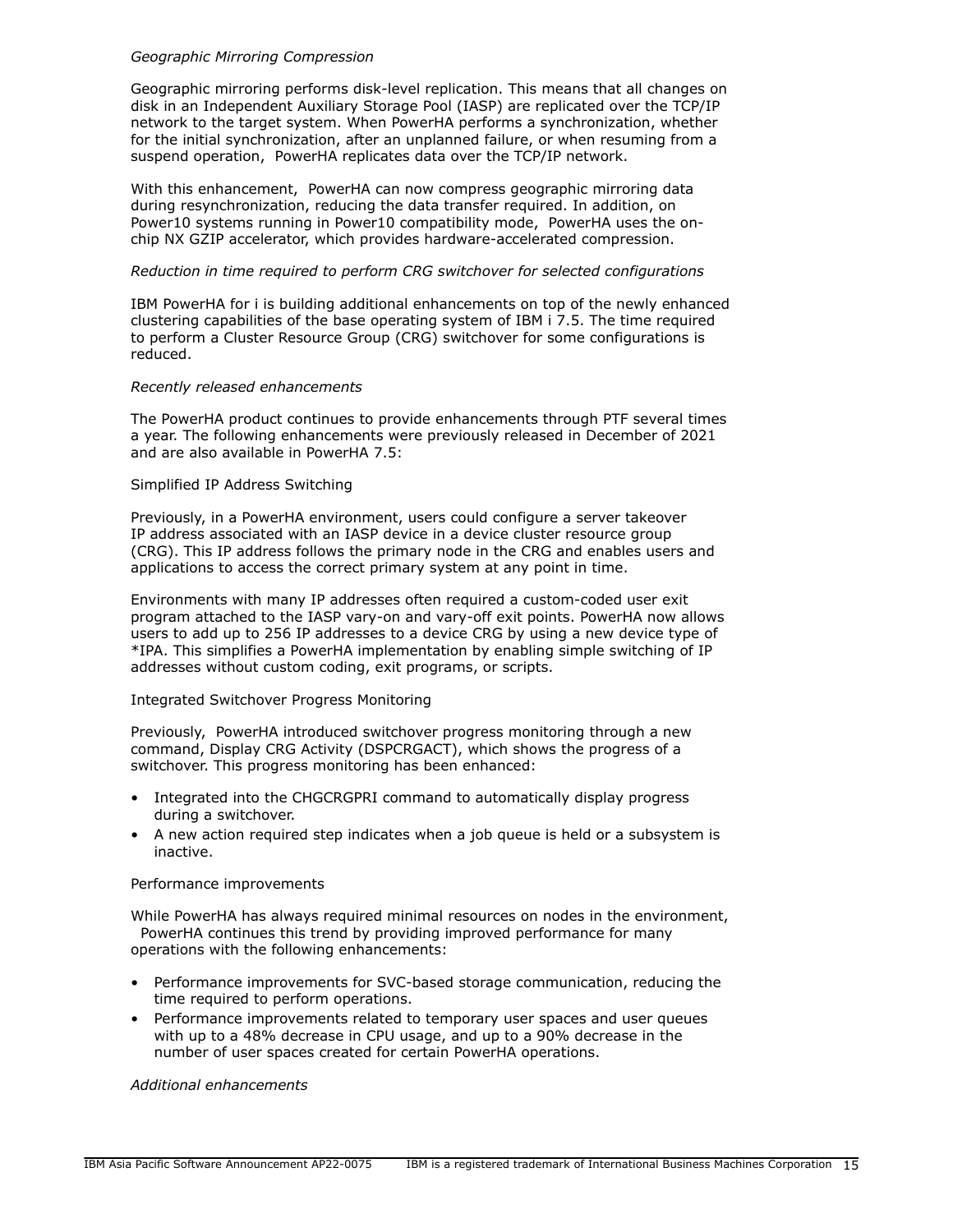There are several other enhancements to PowerHA. For more information about these enhancements and to get started, see the [IBM PowerHA SystemMirror for i](https://ibm.biz/ibmi-powerha) wiki page.

# **IBM Backup, Recovery, and Media Services for i (5770-BR1)**

Backup, Recovery, and Media Services for i (BRMS) is the strategic IBM solution for planning and managing the save and restore operations for IBM i.

In IBM i 7.5, the BRMS product has numerous enhancements across many areas of the product, adding or updating command defaults and providing new capabilities through SQL Services and new APIs.

In the area of backup and restore the following enhancements have been made

- The **SAVBRM** command parameter has the new default of **ASYNCBRING(\*YES)**
- Backup control group support for IFS backups using **SAVACTOPT(\*ALWCHKPWRT)** and **SAVACTOPT(\*ALL)** .
- Backup control group entry support for Save active message queue library.
- **RSTLIBBRM** now includes the **STRJRN()** and **SELECT()** parameters.
- **RSTOBJBRM** includes the **STRJRN()** parameter.

Additionally, IBM i 7.5 enhancements can be found in the reporting capabilities.

- Recovery report ( **QP1ARCY** ) steps have been enhanced to include cloud recovery support for Network Install Using Network File System (NFS) and using DSI VTL iSCSI attached devices.
- An **EXPDATE()** parameter is added to **PRTRPTBRM,** allowing the selection of the records to include in the report.
- **DSPLOGBRM** has been enhanced to support **OUTPUT(\*OUTFILE)** and **OUTPUT(\*OUTSTMF)** .

New enhancements are added to the media command WRKMEDBRM.

- Now allows the selection of multiple *From locations* and multiple *Media class names*.
- Now supports **OUTPUT(\*OUTFILE)** and **OUTPUT(\*OUTSTMF)** .

Policy enhancements are added to the **WRKPCYBRM** command.

- **WRKPCYBRM \*SYS** option for BRMS includes all BRMS command processing messages into the BRMS log.
- **WRKPCYBRM \*RCY** option for check the size of the restore.
- **WRKPCYBRM \*BKU** option for automatic virtual volume attributes.

# SQL Services

.

• SQL Service interfaces are added as a new way to view, order, and subset BRMS information.

# Security enhancements

- The default for the BRMS shipped database is changing from \*PUBLIC \*USE authority to \*PUBLIC \*EXCLUDE.
- The default authority for BRMS shipped functional usage is changing from default authority \*ALLOWED to \*DENIED. Use the **SETUSRBRM** command as a starting point to grant system operators and administrators access to BRMS functions and components. Then use the functional usage model to customize access by user.
- Default for the BRMS APIs assigned functional authority is changed from \*ALLOWED to \*DENIED.
- The data authority for BRMS shipped flight recording is changing from \*RWX to \*WX.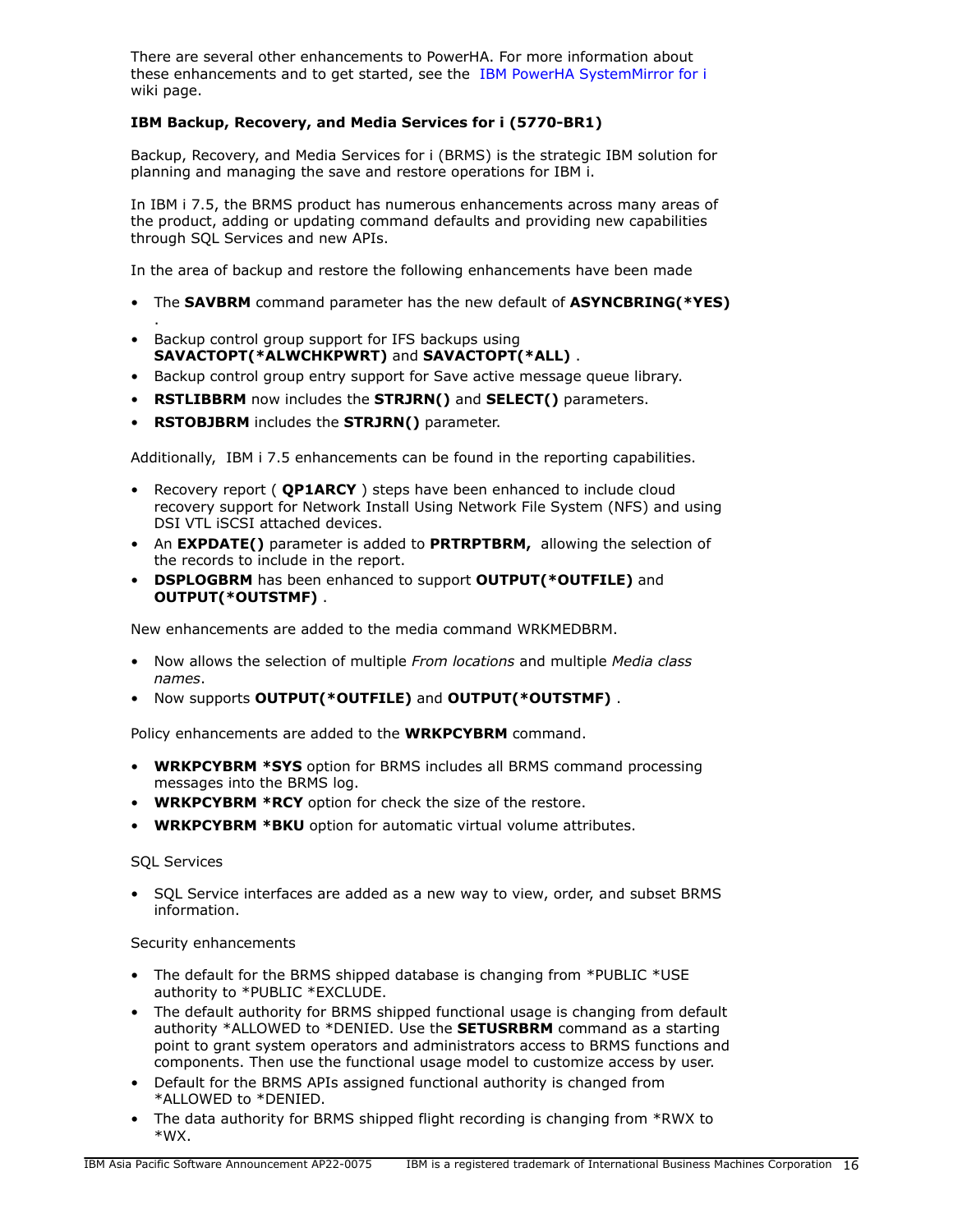APIs and Exit program enhancements

- Reclaim Media (Q1ARCLMED) API gives users the ability to programmatically reclaim a single tape volume.
- Change Control Group Attributes (Q1ACHGCGA) API enables users to change programmatically the control group attributes.
- Control Group exit program support for new format BKUI0200.

Hardware support

- Added support for Ultrium<sup>(R)</sup> 9 (LTO9) tape drives and media.
- Added support for DSI VTL iSCSI attached devices.

To discover more detail on these and other BRMS enhancements, see the [Enhancements to BRMS](https://helpsystemswiki.atlassian.net/wiki/spaces/IWT/pages/165642446/Enhancements+to+BRMS) wiki.

# **IBM Db2 Mirror for i (5770-DBM)**

With IBM i 7.5, Db2 Mirror for i now is capable of supporting a mixed OS release environment. This means that one node can be running at IBM i 7.4 and the other node running at IBM i 7.5. The mixed OS release mode can be used to facilitate OS upgrades with minimal to zero business impact.

Db2 Mirror for i also includes a new feature that allows the designating of one node as read-only. The read-only node will still receive all replication synchronously, allowing business intelligence workloads to receive real-time updates from the active node. However, the read-only node will block any updates to replicated Db2 objects. This facilitates the offloading of the read-only Db2 workloads and gives confidence that those applications cannot change the active node Db2 files.

Additionally, the Db2 Mirror for i GUI and documentation have been enhanced, providing guidance for clients to visualize how to move to Db2 Mirror and manage Db2 Mirror and best practices for security when implementing Db2 Mirror.

# **IBM Content Manager OnDemand for i (5770-RD1)**

IBM Content Manager OnDemand for i (CMOD) provides significant new function in IBM i 7.5 with enhancements to existing commands and updates to others. Support for converting some types of spooled files to .pdf has also been added.

- New commands:
	- Display Resource List (DSPRSCLOND) command lists the AFP resources used in a spooled file.
	- Add Document (ADDDOCOND) command adds a document to CMOD with the provided index values.
	- Update Document (UPDDOCOND) command updates the specified CMOD document's index fields with the provided values.

These new commands are also available through PTFs for CMOD for i versions 7.3 and 7.4.

- Enhanced commands:
	- Create Instance (CRTINSTOND) command is enhanced to support the configuration of SSL during the creation of an instance.
	- Add Report (ADDRPTOND) command is enhanced to support the automatic generation of the trace file name.
	- Start Monitor (STRMONOND) command is enhanced to support ending the monitor if an error limit is reached.
	- Change Policy Level Date (CHGPLDOND) command has been enhanced to allow the next level date to be changed based on the old date plus or minus a specific number of days.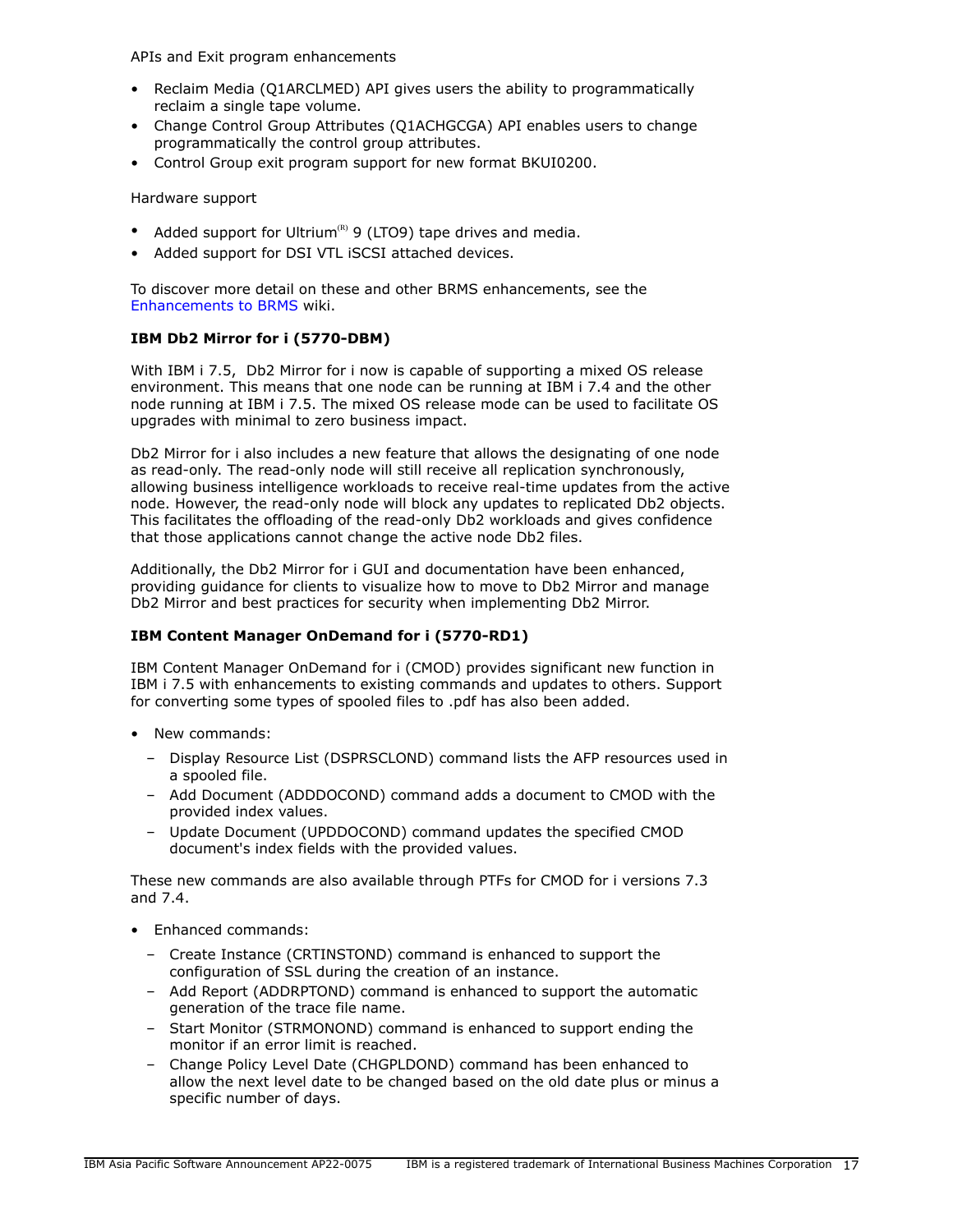These command enhancements are also available through PTFs for CMOD for i versions 7.3 and 7.4:

- The Content Manager OnDemand component of IBM Navigator for i has been modernized to take advantage of the new design and technology.
- New support for converting SCS and AFPDS spooled files to PDF during load time: The Add Report (ADDRPTOND) command now supports the ability to convert an input spooled file from SCS or AFPDS to PDF before indexing and loading into CMOD. Subsequent retrievals of the archived data are displayed and printed as a PDF.
- New transforms for CMOD Web Enablement Kit (ODWEK) and CMOD Distribution Facility (ODF): Three transforms are added to the CMOD Web Enablement Kit (ODWEK) and the CMOD Distribution Facility (ODF) to enable archived data to be converted to PDF as it is sent to the viewer or printer. Support is provided for IBM i SCS to PDF, IBM i SCS-Extended to PDF, and IBM i AFP to PDF transforms. The new support requires the IBM Transform Services for i (5770-TS1) Licensed Program Product.
- Additional enhancements include:
	- The Content Manager OnDemand for i Archived Storage Manager (ASM) now supports using NFS version 4.
	- In the 400 indexer, the maximum number of lines per page has been increased from 512 to 1024.
	- An LDAP synchronization tool is included in version 7.5 to help automate the synchronization of changes in user and group definitions in corporate directory servers with Content Manager OnDemand for i.
	- ASM now supports additional cloud storage options. The new support requires the IBM Cloud<sup>(R)</sup> Storage Solutions for i (5733-ICC) Licensed Program Product.
	- With the deprecation of applet-based technologies, a modern HTML5-based line data viewer with graphical annotation capability is available for use with IBM Content Navigator to view and annotate line data content in Content Manager OnDemand.

# **Reference information**

- For information about IBM i 7.4 TR6, see Software Announcement [AP22-0091](http://www.ibm.com/common/ssi/cgi-bin/ssialias?infotype=an&subtype=ca&appname=gpateam&supplier=872&letternum=ENUSAP22-0091), dated May 3, 2022.
- For information about IBM Power Systems Enhancements, see Hardware Announcement [AG22-0042](http://www.ibm.com/common/ssi/cgi-bin/ssialias?infotype=an&subtype=ca&appname=gpateam&supplier=872&letternum=ENUSAG22-0042), dated May 3, 2022.

# <span id="page-17-0"></span>**Program number**

| Program number | VRM   | Program name                                                             |
|----------------|-------|--------------------------------------------------------------------------|
| 5770-SS1       | 7.5   | IBM i                                                                    |
| 5733-AC1       | 1.1.5 | <b>ARCAD RPG Converter</b>                                               |
| 5733-AO1       | 1.1.5 | ARCAD Observer                                                           |
| 5770-BR1       | 7.5   | IBM Backup, Recovery and<br>Media Services for i                         |
| 5733-CY3       | 7.5   | IBM Cryptographic Device<br>Manager for i                                |
| 5770-DBM       | 7.5   | IBM Db2 Mirror for i                                                     |
| 5770-HAS       | 7.5   | <b>IBM PowerHA</b><br>SystemMirror for i                                 |
| 5770-NLV       | 7.5   | <b>IBM National Languages</b><br>for i                                   |
| 5770-QU1       | 7.5   | IBM Query for i                                                          |
| 5770-ST1       | 7.5   | IBM DB2 <sup>(R)</sup> Query Manager<br>and SQL Development Kit<br>for i |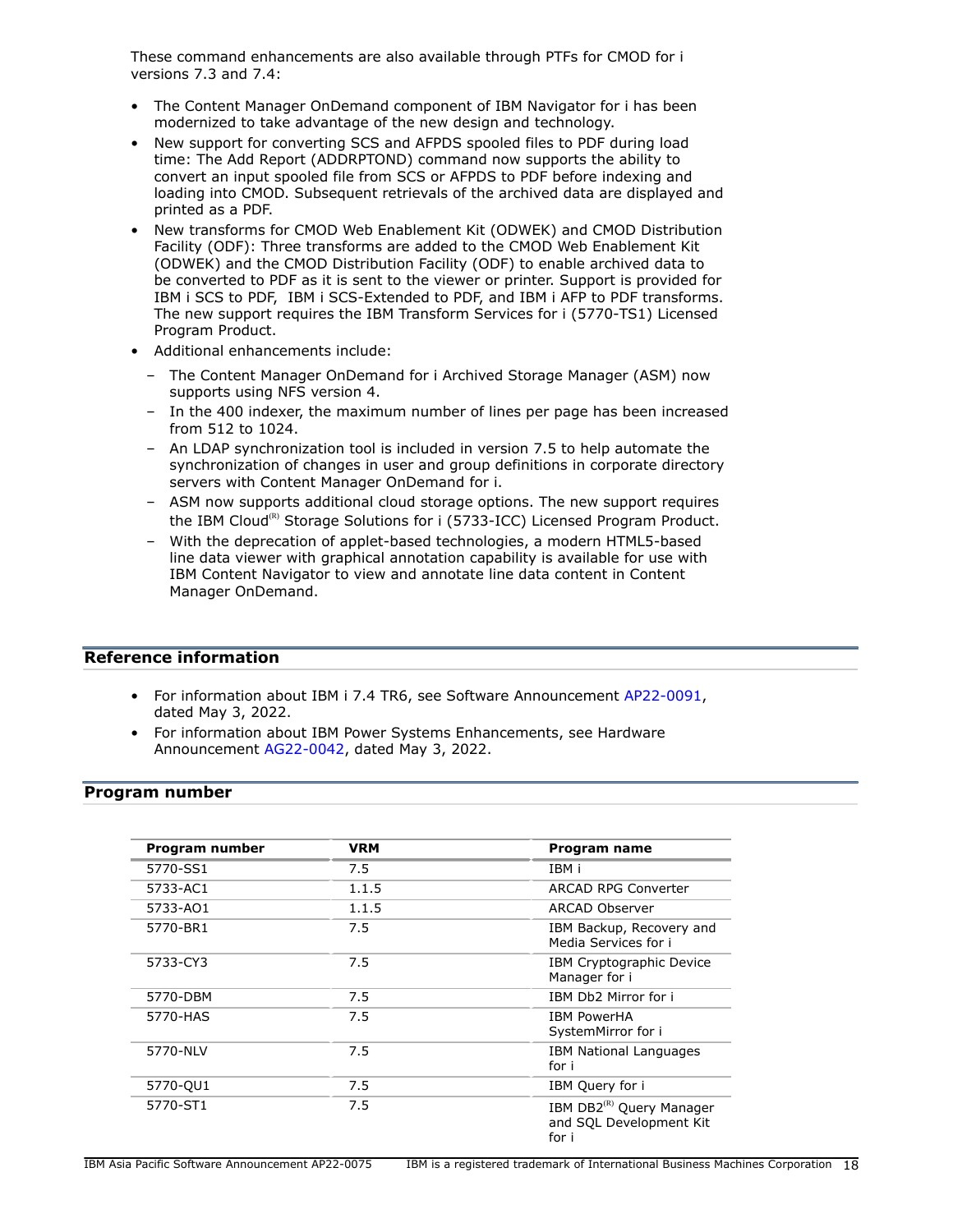| Program number | VRM | Program name                                    |
|----------------|-----|-------------------------------------------------|
| 5770-WDS       | 7.5 | <b>IBM Rational Development</b><br>Studio for i |
| 5770-XW1       |     | IBM i Access Family                             |

The following products are available with IBM i 7.5 but are not being refreshed:

| Program number | <b>VRM</b> | Program name                                                             |
|----------------|------------|--------------------------------------------------------------------------|
| 5770-AMT       | 7.2        | <b>IBM Rational Application</b><br>Management Tool Set for i             |
| 5770-JS1       | 7.2        | <b>IBM Advanced Job</b><br>Scheduler for i                               |
| 5733-B45       | 3.1        | <b>IBM AFP Font Collection</b><br>for Workstations and<br>$OS/400^{(R)}$ |
| 5648-E77       | 1.1        | IBM Infoprint Fonts for<br>Multiplatforms                                |
| 5722-IP1       | 5.3        | IBM Infoprint Server for<br><b>iSeries</b>                               |
| 5733-ARE       | 1.1        | <b>IBM Application Runtime</b><br>Expert for i                           |
| 5733-ITL       | 1.1        | <b>IBM Software Temporary</b><br>License for i                           |
| 5733-RDW       | 9.6        | IBM Rational Developer for                                               |
| 5733-WQX       | 2.3        | IBM DB2 Web Query for i                                                  |
| 5733-XT2       | 1.2        | IBM XML Toolkit for i                                                    |
| 5761-AP1       | 6.1        | <b>IBM Advanced DBCS</b><br>Printer Support for iSeries                  |
| 5761-CM1       | 6.1        | <b>IBM Communications</b><br>Utilities for System i                      |
| 5761-DB1       | 6.1        | IBM System/38 Utilities for<br>System i                                  |
| 5761-DS2       | 6.1        | <b>IBM Business Graphics</b><br>Utility for System i                     |
| 5769-FN1       | 4.2        | <b>IBM Advanced Function</b><br>Printing DBCS Fonts for<br>AS/400        |
| 5769-FNT       | 4.2        | <b>IBM Advanced Function</b><br>Printing Fonts for AS/400                |
| 5733-NKY       | 5.2        | Remove Keys/ePOEs for<br><b>Transferred Software</b>                     |
| 5770-PT1       | 7.4        | IBM Performance Tools for<br>Ť                                           |

# **Additional products**

The following products are shipped with the IBM i operating system (5770-SS1):

- IBM Application Runtime Expert for i (5733-ARE)
- IBM  $CICS^{(R)}$  Transaction Server for i (5770-DFH)
- IBM HTTP Server for i (5770-DG1)
- IBM Facsimile Support for i (5798-FAX)
- IBM i OptiConnect, Option 23 (5770-SS1)
- IBM Developer Kit for Java (5770-JV1)
- IBM Network Authentication Enablement for i (5770-NAE)
- IBM OmniFind Text Search Server for DB2 for i (5733-OMF)<sup>1</sup>
- IBM Portable Utilities for i (5733-SC1)
- IBM TCP/IP Connectivity Utilities for i (5770-TC1)
- IBM Transform Services for i (5770-TS1)
- IBM Universal Manageability Enablement for i (5770-UME)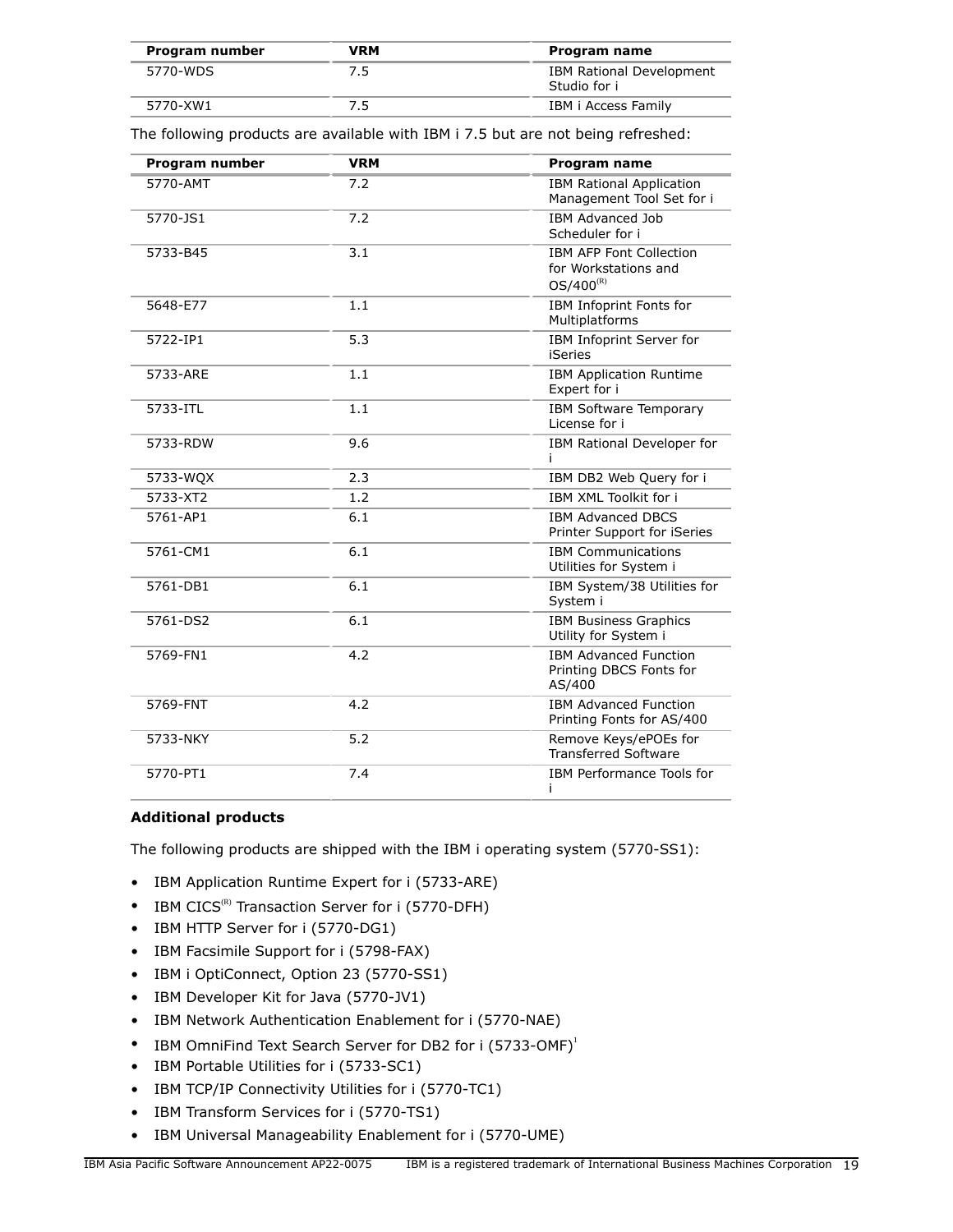- IBM i Open Source Solutions (5733-OPS) (available only at the [IBM i open](http://ibm.biz/ibmi-rpms) [source RPM](http://ibm.biz/ibmi-rpms) website)
- IBM i Access Client Solutions  $(5733-XJ1)^2$
- IBM i Access for Web  $(5770 XH2)^2$

Now is automatically delivered with IBM i and is not separately orderable.

**2** Some of the functions of these products require an entitlement for IBM i Access Family (5770-XW1).

In order to allow clients more flexibility in staying current with IBM Web Enablement for i products, clients can download IBM Web Enablement for i from the [Entitled](https://www.ibm.com/servers/eserver/ess/index.wss) [System Support](https://www.ibm.com/servers/eserver/ess/index.wss) site for no additional charge. IBM Web Enablement for i is no longer ordered, preloaded, or available on physical media.

| Program number | <b>/RM</b> | Program name             |
|----------------|------------|--------------------------|
| 5733-WF3       |            | IBM Web Enablement for i |

| Program<br>number        | 3-<br>month<br>program<br>number                  | 1-year<br>program<br>number | 2-year<br>program<br>number             | 3-year<br>program<br>number                       | 4-year<br>program<br>number                       | Maintenance Maintenance Maintenance Maintenance Maintenance Maintenance<br>5-year<br>program<br>number |
|--------------------------|---------------------------------------------------|-----------------------------|-----------------------------------------|---------------------------------------------------|---------------------------------------------------|--------------------------------------------------------------------------------------------------------|
| 5770-<br>SS <sub>1</sub> | 5733-<br><b>SPN</b>                               | 5733-<br><b>SPM</b>         | 5733-<br>PO <sub>2</sub>                | 5733-<br><b>SPO</b>                               | 5733-<br>PO <sub>4</sub>                          | 5733-<br>PO <sub>5</sub>                                                                               |
| Program<br>number        | <b>Maintenance</b><br>1-year<br>program<br>number | 2-year                      | <b>Maintenance</b><br>program<br>number | <b>Maintenance</b><br>3-year<br>program<br>number | <b>Maintenance</b><br>4-year<br>program<br>number | <b>Maintenance</b><br>5-year<br>program<br>number                                                      |
| 5770-SS1                 | 5733-SPP                                          |                             | 5733-SP2                                | 5733-SP3                                          | 5733-SP4                                          | 5733-SP5                                                                                               |

5733-SPE

# **Offering Information**

Product information is available on the [IBM Offering Information](http://www.ibm.com/common/ssi) website.

### <span id="page-19-0"></span>**Publications**

**1**

None

### **Services**

# **IBM Systems Lab Services**

Systems Lab Services offers infrastructure services to help build hybrid cloud and enterprise IT solutions. From servers to storage systems and software, Systems Lab Services can help deploy the building blocks of a next-generation IT infrastructure to empower a client's business. Systems Lab Services consultants can perform infrastructure services for clients online or onsite, offering deep technical expertise, valuable tools, and successful methodologies. Systems Lab Services is designed to help clients solve business challenges, gain new skills, and apply best practices.

Systems Lab Services offers a wide range of infrastructure services for IBM Power servers, IBM Storage systems, IBM  $Z^{(R)}$ , and IBM LinuxONE. Systems Lab Services has a global presence and can deploy experienced consultants online or onsite around the world.

For assistance, contact Systems Lab Services at ibmsls@us.ibm.com.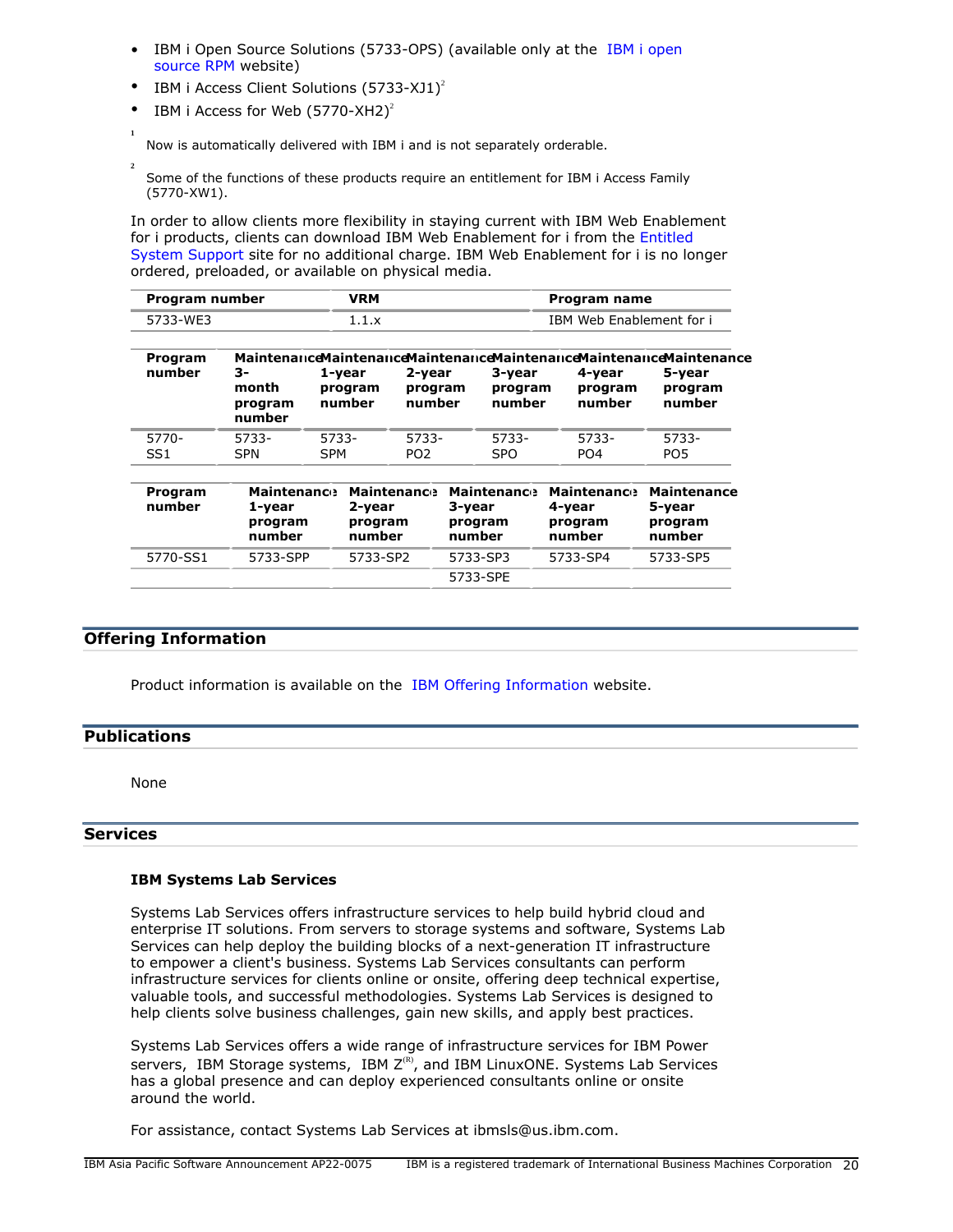To learn more, see the [IBM Systems Lab Services](https://www.ibm.com/it-infrastructure/services/lab-services) website.

# **IBM ConsultingTM**

As transformation continues across every industry, businesses need a single partner to map their enterprise-wide business strategy and technology infrastructure. IBM Consulting is the business partner to help accelerate change across an organization. IBM specialists can help businesses succeed through finding collaborative ways of working that forge connections across people, technologies, and partner ecosystems. IBM Consulting brings together the business expertise and an ecosystem of technologies that help solve some of the biggest problems faced by organizations. With methods that get results faster, an integrated approach that is grounded in an open and flexible hybrid cloud architecture, and incorporating technology from IBM Research<sup>(R)</sup> and IBM Watson<sup>(R)</sup> AI, IBM Consulting enables businesses to lead change with confidence and deliver continuous improvement across a business and its bottom line.

For additional information, see the [IBM Consulting](https://www.ibm.com/consulting) website.

### **IBM Technology Support Services (TSS)**

Get preventive maintenance, onsite and remote support, and gain actionable insights into critical business applications and IT systems. Speed developer innovation with support for over 240 open-source packages. Leverage powerful IBM analytics and AI-enabled tools to enable client teams to manage IT problems before they become emergencies.

TSS offers extensive IT maintenance and support services that cover more than one niche of a client's environment. TSS covers products from IBM and OEMs, including servers, storage, network, appliances, and software, to help clients ensure high availability across their data center and hybrid cloud environment.

For details on available services, see the [Technology support for hybrid cloud](https://www.ibm.com/services/technology-support) [environments](https://www.ibm.com/services/technology-support) website.

### **IBM Expert Labs**

Expert Labs can help clients accelerate their projects and optimize value by leveraging their deep technical skills and knowledge. With more than 20 years of industry experience, these specialists know how to overcome the biggest challenges to deliver business results that can have an immediate impact.

Expert Labs' deep alignment with IBM product development allows for a strategic advantage as they are often the first in line to get access to new products, features, and early visibility into roadmaps. This connection with the development enables them to deliver First of a Kind implementations to address unique needs or expand a client's business with a flexible approach that works best for their organization.

For additional information, see the [IBM Expert Labs](https://www.ibm.com/products/expertlabs) website.

# **IBM Security(R) Expert Labs**

With extensive consultative expertise on IBM Security software solutions, Security Expert Labs helps clients and partners modernize the security of their applications, data, and workforce. With an extensive portfolio of consulting and learning services, Expert Labs provides project-based and premier support service subscriptions.

These services can help clients deploy and integrate IBM Security software, extend their team resources, and help guide and accelerate successful hybrid cloud solutions, including critical strategies such as zero trust. Remote and on-premises software deployment assistance is available for IBM Cloud Pak $R$ <sup>(R)</sup> for Security, IBM Security QRadar<sup>(R)</sup>/QRoC, IBM Security SOAR/Resilient<sup>(R)</sup>, IBM i2<sup>(R)</sup>, IBM Security Verify, IBM Security Guardium<sup>(R)</sup>, and IBM Security MaaS360<sup>(R)</sup>.

For more information, contact Security Expert Labs at sel@us.ibm.com.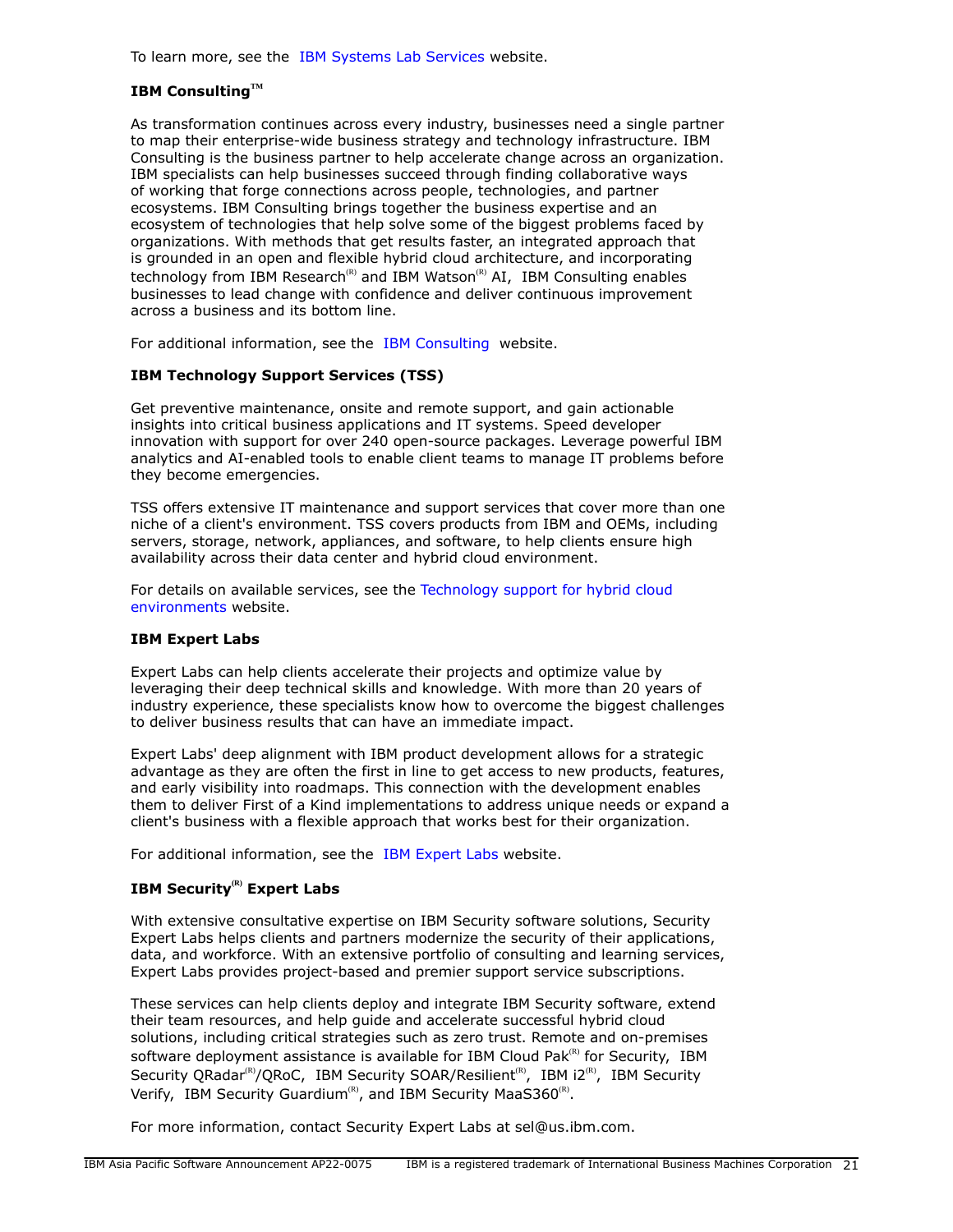# <span id="page-21-0"></span>**Technical information**

### **Specified operating environment**

#### *Hardware requirements*

IBM i 7.5 is supported on select Power servers with Power9 or Power10 processors.

For up-to-date information about all types of code levels needed for support of a particular feature, see the [Power Systems Prerequisites](https://www-912.ibm.com/e_dir/eServerPrereq.nsf) website.

For additional information, see th[eSystem to IBM i mappingw](http://www-01.ibm.com/support/docview.wss?uid=ssm1platformibmi)ebsite.

#### *Software requirements*

For specific software requirements, see the [Memo to Users.](https://www.ibm.com/docs/en/i/7.5?topic=documentation-memo-users)

### *IBM Support*

[IBM Support](https://www.ibm.com/support) is your gateway to technical support tools and resources that are designed to help you save time and simplify support. IBM Support can help you find answers to questions, download fixes, troubleshoot, submit and track problem cases, and build skills. Learn and stay informed about the transformation of IBM Support, including new tools, new processes, and new capabilities, by going to the [IBM Support Insider](https://www.ibm.com/support/insider).

### *Additional IBM support*

### **IBM Client Engineering for Systems**

Client Engineering for Systems is a framework for accelerating digital transformation. It helps you generate innovative ideas and equips you with the practices, technologies, and expertise to turn those ideas into business value in weeks. When you work with Client Engineering for Systems, you bring pain points into focus. You empower your team to take manageable risks, adopt leading technologies, speed up solution development, and measure the value of everything you do. Client Engineering for Systems has experts and services to address a broad array of use cases, including capabilities for business transformation, hybrid cloud, analytics and AI, infrastructure systems, security, and more. Contact Client Engineering for Systems at sysgarage@ibm.com.

### **The IBM Electronic Service Agent**

The IBM Electronic Service Agent, in combination with IBM Support, is dedicated to providing fast, exceptional support to organizations that have IBM Systems. The IBM Electronic Service Agent is a no-additional-charge tool that proactively monitors and reports hardware events, such as system errors, performance issues, and inventory. The Electronic Service Agent can help you stay focused on your company's strategic business initiatives, save time, and spend less effort managing day-to-day IT maintenance issues. Servers enabled with the Electronic Service Agent can automatically open a problem with IBM Support when covered under IBM warranty or maintenance agreements.

Integrated into the base operating system of IBM i,  $AIX^{(R)}$ , Power Linux<sup>(R)</sup> Tools pack, and the Power hardware management console (HMC), the Electronic Service Agent is designed to automatically and electronically report system failures and utilization issues to IBM, which can result in faster problem resolution and increased availability. The Electronic Service Agent includes a powerful web user interface, giving the administrator easy access to configurations, status, tool settings, problem information, and filters. System configuration and inventory information collected by the Electronic Service Agent also can be viewed on the IBM Support website and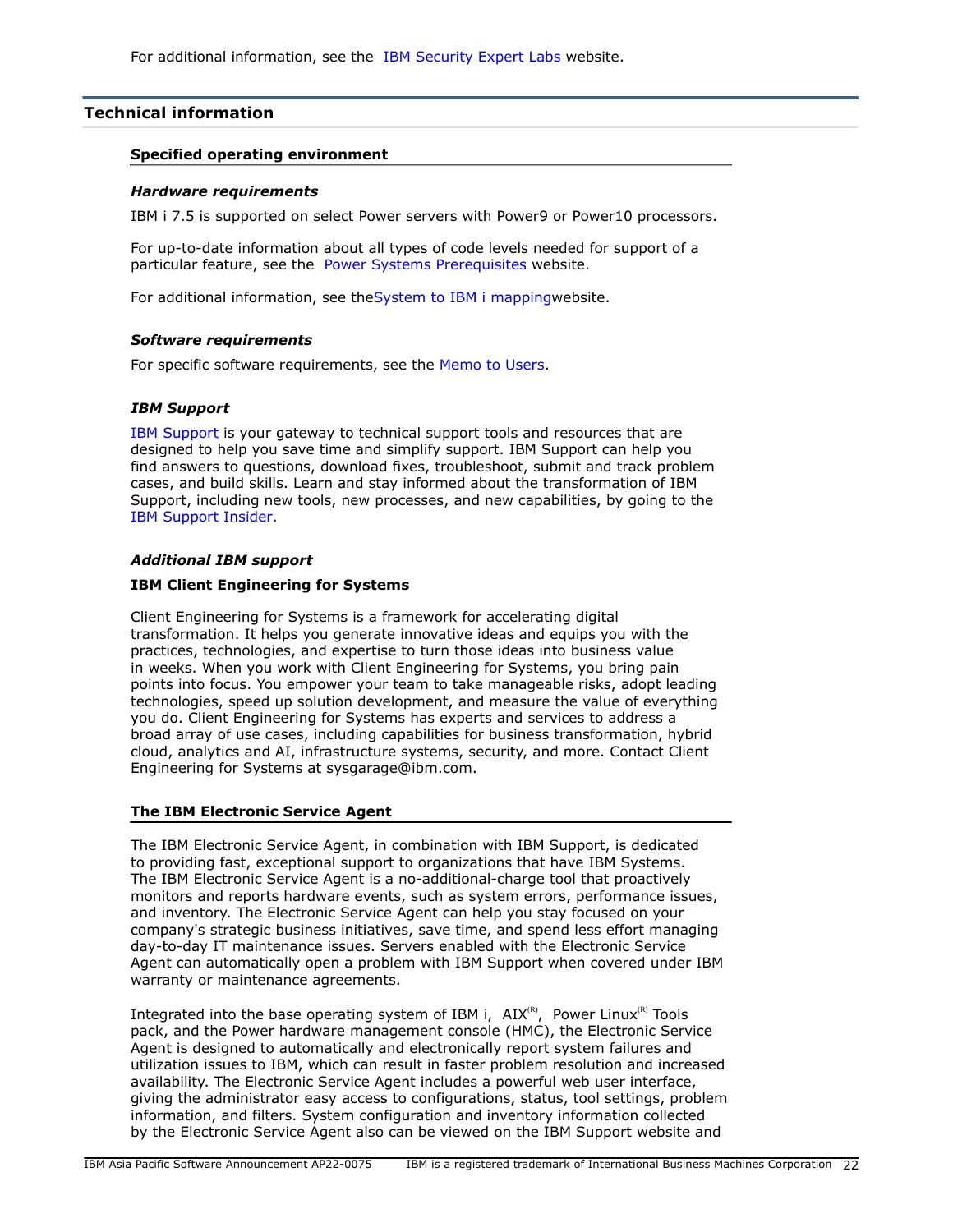used to improve problem determination and resolution by you and the IBM support team.

For more information and documentation on how to configure and use the Electronic Service Agent, go to the [IBM Electronic Service Agent](http://www.ibm.com/support/pages/esa) website.

[IBM Support](http://www.ibm.com/support) is a single internet entry point that replaces the multiple entry points traditionally used to access IBM internet services and support. IBM Support enables you to gain easy access to IBM resources for assistance in resolving technical problems. The Call Home web, which is available from the My support menu with links to My systems and My inventory, and premium search functions make it easy for organizations with Electronic Service Agent enabled products to track system inventory and find pertinent fixes.

#### **Planning information**

### *Packaging*

This offering is delivered electronically. Alternatively, one can order physical media.

#### **Security, auditability, and control**

IBM i uses the security and auditability features of IBM i.

The client is responsible for evaluation, selection, and implementation of security features, administrative procedures, and appropriate controls in application systems and communication facilities.

# <span id="page-22-0"></span>**Ordering information**

# **IBM Configurator for e-business (e-config)**

# **New feature numbers**

IBM i 7.5 (5770-SS1) introduces the following feature numbers:

| Program number | <b>Feature description</b>       | <b>Supply feature number</b> |
|----------------|----------------------------------|------------------------------|
| 5770-SS1       | i 7.5 Machine Code               | 5875                         |
| 5770-SS1       | i 7.5 USB License Mach.<br>Code  | 5975                         |
| 5770-SS1       | Lang Grp 1 Supply                | 5851                         |
| 5770-SS1       | Lang Grp 2 Supply                | 5852                         |
| 5770-SS1       | Lang Grp 3 Supply                | 5853                         |
| 5770-SS1       | DB2 Multisystem Supply           | 5955                         |
| 5770-SS1       | DB2 Symm Multi Supply            | 5963                         |
| 5770-SS1       | HA Journal Perf Supply           | 5960                         |
| 5770-SS1       | HA Switch Res Supply             | 5959                         |
| 5770-SS1       | <b>M&amp;S Extensions Supply</b> | 5961                         |
| 5770-SS1       | PSF 1-100 IPM Prtr Supp          | 5957                         |
| 5770-SS1       | PSF/400 1-55 IPM Supply          | 5956                         |
| 5770-SS1       | PSF Any Speed Supply             | 5958                         |
| 5770-SS1       | Db2 Data Mirroring Supply        | 5983                         |

### **ARCAD RPG Converter (5733-AC1)**

| Program number | <b>Feature description</b>    | Supply feature number |
|----------------|-------------------------------|-----------------------|
| 5733-AC1       | ARCAD RPG Converter<br>Supply | 5839                  |

### **ARCAD Observer (5733-AO1)**

| Program number | <b>Feature description</b>   | Supply feature number |
|----------------|------------------------------|-----------------------|
| 5733-AO1       | <b>ARCAD Observer Supply</b> | 5839                  |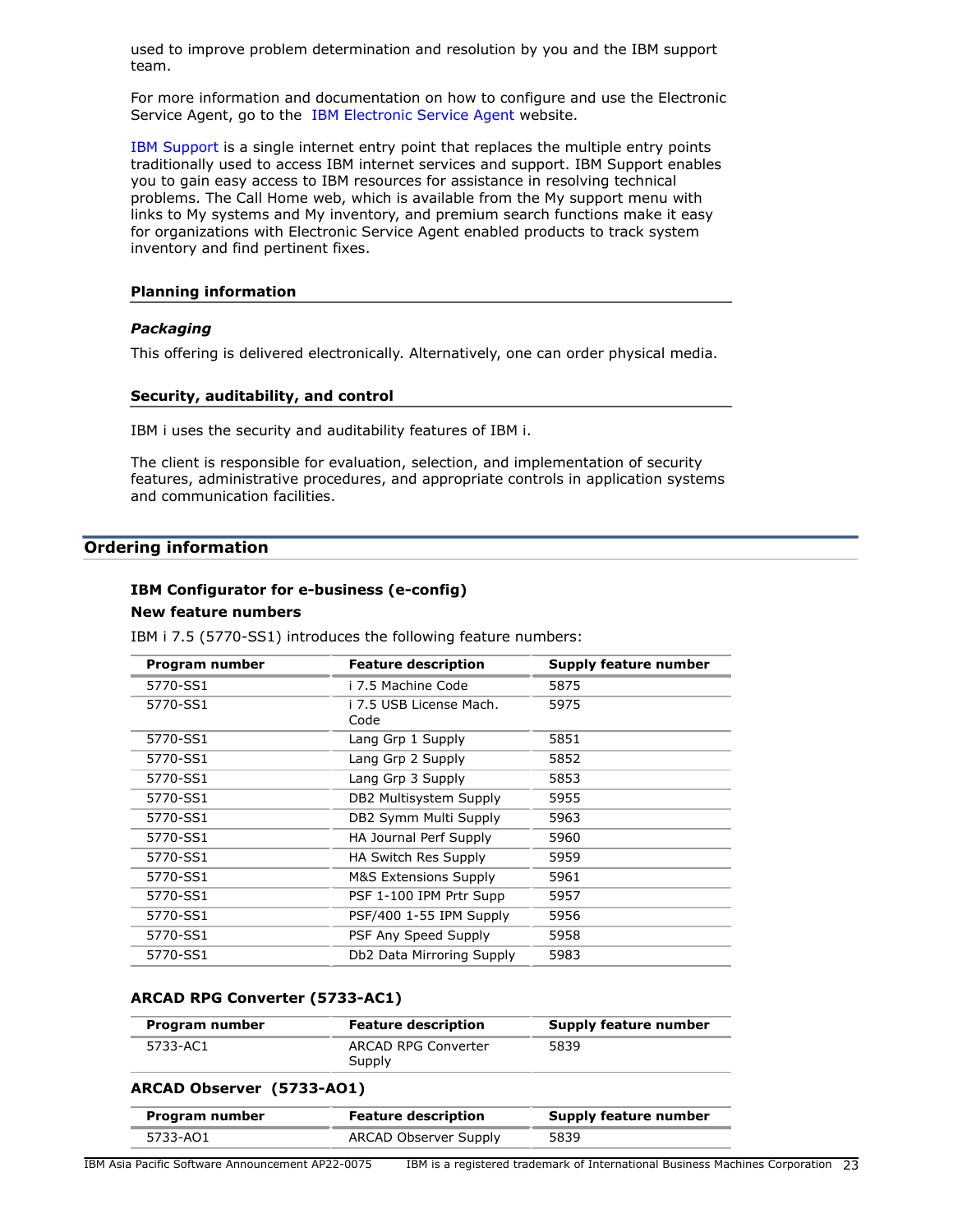# **Cryptographic Device Manager for i (5733-CY3)**

| Program number | <b>Feature description</b>            | Supply feature number |
|----------------|---------------------------------------|-----------------------|
| 5733-CY3       | Cryptographic Device<br>Manager for i | 5849                  |

# **Web Enablement for i (5733-WE3)**

| Program number | <b>Feature description</b> | Supply feature number |
|----------------|----------------------------|-----------------------|
| 5733-WE3       | Web Enablement for i       | 5821                  |

### **Backup, Recovery, and Media Services for i (5770-BR1)**

| Program number | <b>Feature description</b>         | Supply feature number |
|----------------|------------------------------------|-----------------------|
| 5770-BR1       | Language Group 1                   | 5857                  |
| 5770-BR1       | Language Group 2                   | 5858                  |
| 5770-BR1       | Language Group 3                   | 5859                  |
| 5770-BR1       | Language Group 1<br><b>Network</b> | 5930                  |
| 5770-BR1       | Language Group 2<br><b>Network</b> | 5931                  |
| 5770-BR1       | Language Group 3<br><b>Network</b> | 5932                  |
| 5770-BR1       | Language Group 1<br>Advanced       | 5933                  |
| 5770-BR1       | Language Group 2<br>Advanced       | 5934                  |
| 5770-BR1       | Language Group 3<br>Advanced       | 5935                  |

### **Query for i (5770-QU1)**

| Program number | <b>Feature description</b> | <b>Supply feature number</b> |
|----------------|----------------------------|------------------------------|
| 5770-QU1       | Language Group 1           | 5857                         |
| 5770-QU1       | Language Group 2           | 5858                         |
| 5770-QU1       | Language Group 3           | 5859                         |

# **DB2 Query Manager and SQL Dev Kit for i (5770-ST1)**

| Program number | <b>Feature description</b> | Supply feature number |
|----------------|----------------------------|-----------------------|
| 5770-ST1       | Language Group 1           | 5857                  |
| 5770-ST1       | Language Group 2           | 5858                  |
| 5770-ST1       | Language Group 3           | 5859                  |

# **Rational Development Studio (5770-WDS)**

| Program number | <b>Feature description</b>                                    | Supply feature number |
|----------------|---------------------------------------------------------------|-----------------------|
| 5770-WDS       | Language Group 1                                              | 5857                  |
| 5770-WDS       | Language Group 2                                              | 5858                  |
| 5770-WDS       | Language Group 3                                              | 5859                  |
| 5770-WDS       | Language Group 1 ILE<br>Compilers                             | 5963                  |
| 5770-WDS       | Language Group 2 ILE<br>Compilers                             | 5964                  |
| 5770-WDS       | Language Group 3 ILE<br>Compilers                             | 5965                  |
| 5770-WDS       | Language Group 1<br>Heritage Compilers                        | 5983                  |
| 5770-WDS       | Language Group 2<br>Heritage Compilers                        | 5984                  |
| 5770-WDS       | Language Group 3<br>Heritage Compilers                        | 5985                  |
| 5770-WDS       | Language Group 1<br><b>Application Development</b><br>ToolSet | 5995                  |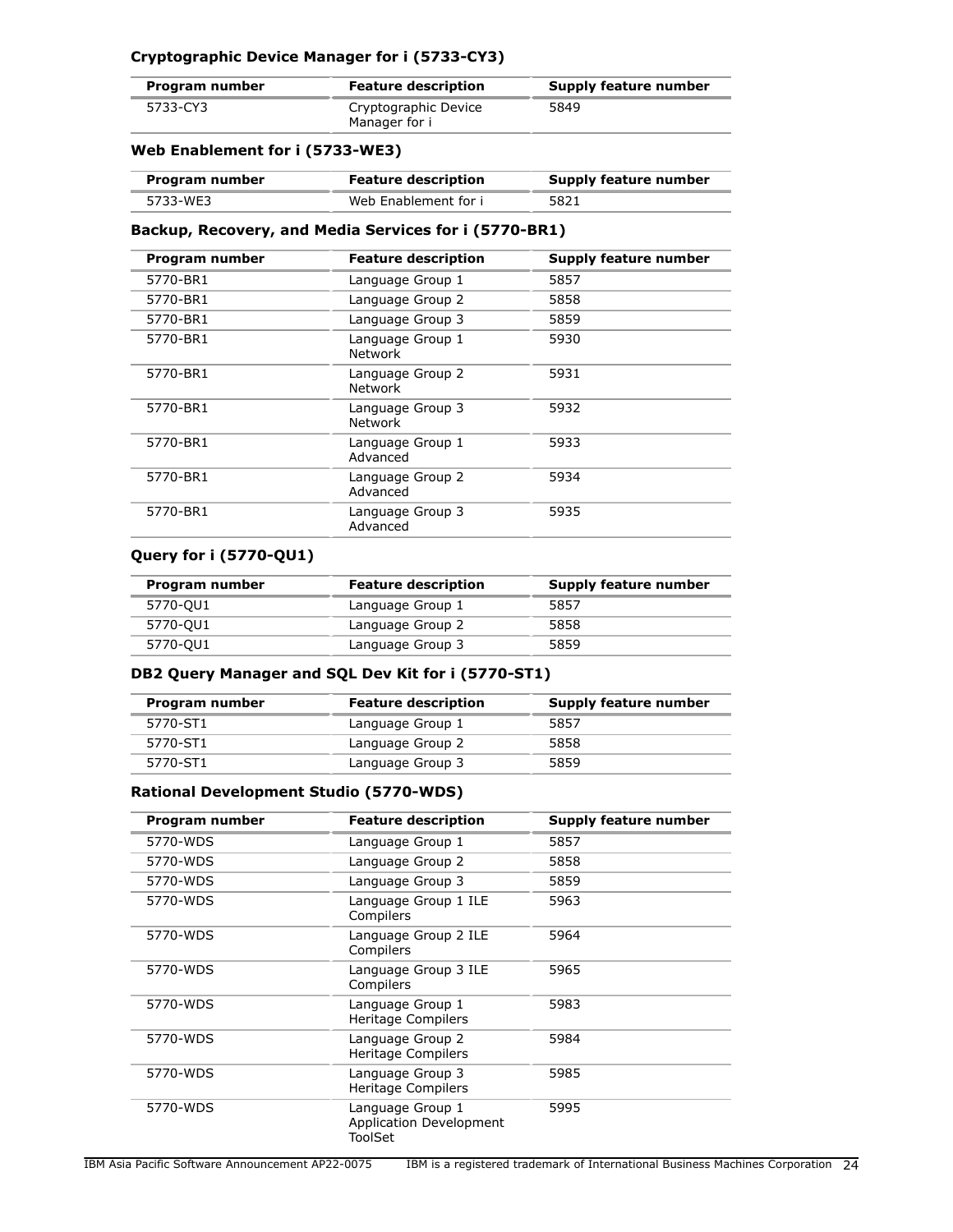| Program number | <b>Feature description</b>                                    | Supply feature number |
|----------------|---------------------------------------------------------------|-----------------------|
| 5770-WDS       | Language Group 2<br><b>Application Development</b><br>ToolSet | 5996                  |
| 5770-WDS       | Language Group 3<br><b>Application Development</b><br>ToolSet | 5997                  |

# **IBM i Access Family (5770-XW1)**

| Program number | <b>Feature description</b>          | Supply feature number |
|----------------|-------------------------------------|-----------------------|
| 5770-XW1       | Language Group 1<br>Processor based | 5850                  |
| 5770-XW1       | Language Group 2<br>Processor based | 5851                  |
| 5770-XW1       | Language Group 3<br>Processor based | 5852                  |
| 5770-XW1       | Language Group 1 User<br>Based      | 5757                  |
| 5770-XW1       | Language Group 2 User<br>Based      | 5758                  |
| 5770-XW1       | Language Group 3 User<br>Based      | 5759                  |

# **Db2 Mirror for i (5770-DBM)**

| Program number | <b>Feature description</b> | Supply feature number |
|----------------|----------------------------|-----------------------|
| 5770-DBM       | Language Group 1           | 5857                  |
| 5770-DBM       | Language Group 2           | 5858                  |
| 5770-DBM       | Language Group 3           | 5859                  |

# **IBM National Languages for i (5770-NLV)**

| Program number | <b>Feature description</b>              | <b>Supply feature number</b> |
|----------------|-----------------------------------------|------------------------------|
| 5770-NLV       | i 7.5 Lang Grp 1 Supply                 | 5851                         |
| 5770-NLV       | i 7.5 Lang Grp 2 Supply                 | 5852                         |
| 5770-NLV       | i 7.5 Lang Grp 3 Supply                 | 5853                         |
| 5770-NLV       | i 7.5 Licensed Machine<br>Code          | 5875                         |
| 5770-NLV       | i 7.5 USB License Machine<br>Code       | 5975                         |
| 5770-NLV       | English U/L SBCS<br>Secondary           | 5124                         |
| 5770-NLV       | <b>Estonian Secondary</b><br>Language   | 5102                         |
| 5770-NLV       | Lithuanian Secondary<br>Language        | 5103                         |
| 5770-NLV       | Latvian Secondary<br>Language           | 5104                         |
| 5770-NLV       | <b>Vietnamese Secondary</b><br>Language | 5105                         |
| 5770-NLV       | Lao Secondary Language                  | 5106                         |
| 5770-NLV       | Belgian English Secondary               | 5109                         |
| 5770-NLV       | Slovenian Secondary<br>Language         | 5111                         |
| 5770-NLV       | Croatian Secondary<br>Language          | 5112                         |
| 5770-NLV       | Macedonian Secondary<br>Language        | 5113                         |
| 5770-NLV       | Serbian Secondary<br>Language           | 5114                         |
| 5770-NLV       | Portuguese Secondary<br>Language        | 5122                         |
| 5770-NLV       | Dutch Secondary<br>Language             | 5123                         |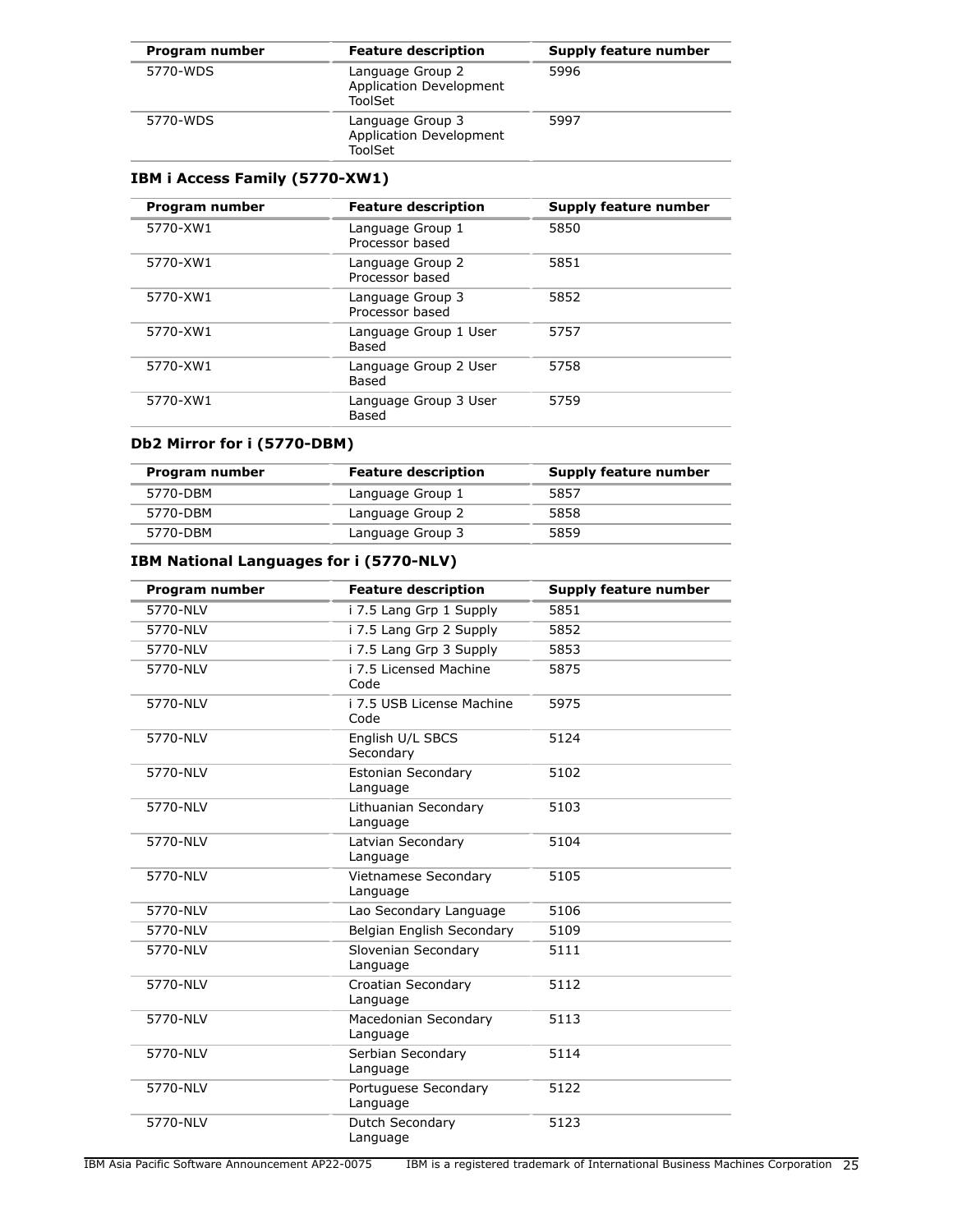| Program number | <b>Feature description</b>                | <b>Supply feature number</b> |
|----------------|-------------------------------------------|------------------------------|
| 5770-NLV       | Finnish Secondary<br>Language             | 5125                         |
| 5770-NLV       | Danish Secondary<br>Language              | 5126                         |
| 5770-NLV       | French Secondary<br>Language              | 5128                         |
| 5770-NLV       | German Secondary<br>Language              | 5129                         |
| 5770-NLV       | Japanese Universal<br>Secondary           | 5130                         |
| 5770-NLV       | Spanish Secondary<br>Language             | 5131                         |
| 5770-NLV       | <b>Italian Secondary</b><br>Language      | 5132                         |
| 5770-NLV       | Norwegian Secondary<br>Language           | 5133                         |
| 5770-NLV       | Swedish Secondary<br>Language             | 5137                         |
| 5770-NLV       | English U/C DBCS<br>Secondary             | 5138                         |
| 5770-NLV       | German MNCS Secondary<br>Language         | 5139                         |
| 5770-NLV       | French MNCS Secondary<br>Language         | 5140                         |
| 5770-NLV       | <b>Italian MNCS Secondary</b><br>Language | 5142                         |
| 5770-NLV       | Arabic Secondary<br>Language              | 5154                         |
| 5770-NLV       | Turkish Secondary<br>Language             | 5156                         |
| 5770-NLV       | Greek Secondary<br>Language               | 5157                         |
| 5770-NLV       | Icelandic Secondary<br>Language           | 5158                         |
| 5770-NLV       | <b>Hebrew Secondary</b><br>Language       | 5161                         |
| 5770-NLV       | Japanese DBCS Secondary                   | 5162                         |
| 5770-NLV       | Belgian Dutch Secondary<br>Lang           | 5163                         |
| 5770-NLV       | Belgian French Secondary<br>Lang          | 5166                         |
| 5770-NLV       | Thai DBCS Secondary<br>Language           | 5172                         |
| 5770-NLV       | <b>Bulgarian Secondary</b><br>Language    | 5174                         |
| 5770-NLV       | Czech Secondary<br>Language               | 5175                         |
| 5770-NLV       | Hungarian Secondary<br>Language           | 5176                         |
| 5770-NLV       | Polish Secondary<br>Language              | 5178                         |
| 5770-NLV       | Russian Secondary<br>Language             | 5179                         |
| 5770-NLV       | <b>Braz Portuguese</b><br>Secondary Lang  | 5180                         |
| 5770-NLV       | Canadian French<br>Secondary Lang         | 5181                         |
| 5770-NLV       | English U/L DBCS<br>Secondary             | 5184                         |
| 5770-NLV       | Korean DBCS Secondary<br>Language         | 5186                         |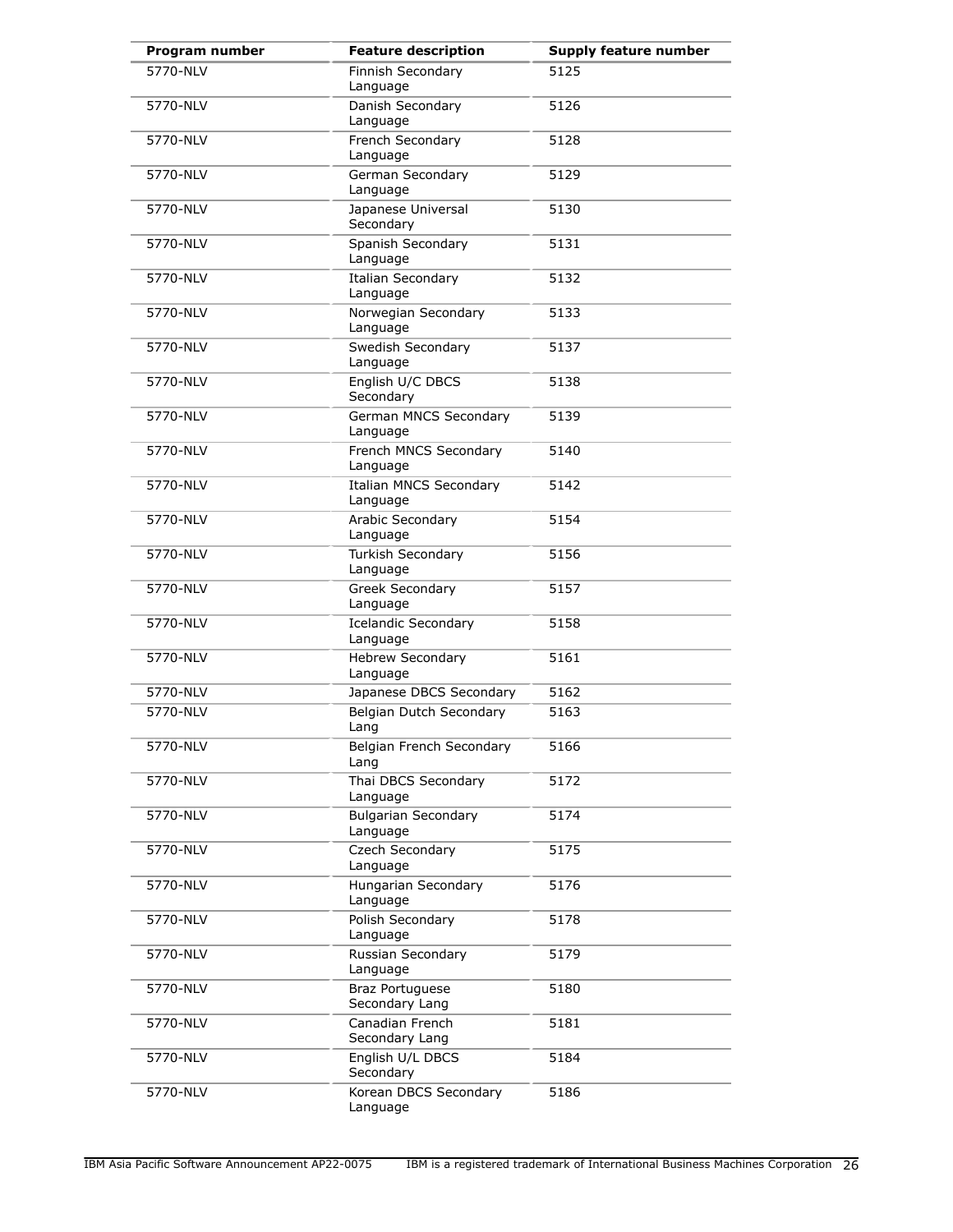| Program number | <b>Feature description</b>      | Supply feature number |
|----------------|---------------------------------|-----------------------|
| 5770-NLV       | Trad Chinese DBCS<br>Secondary  | 5187                  |
| 5770-NLV       | Simp Chinese DBCS<br>Secondary  | 5189                  |
| 5770-NLV       | Romanian Secondary<br>Language  | 5192                  |
| 5770-NLV       | Slovakian Secondary<br>Language | 5194                  |
| 5770-NLV       | Albanian Secondary<br>Language  | 5195                  |
| 5770-NLV       | Portuguese MNCS<br>Secondary    | 5196                  |
| 5770-NLV       | Farsi Secondary Language        | 5198                  |

This software license includes Software Maintenance, previously referred to as Software Subscription and Technical Support.

Extending coverage for a total of five years from the date of acquisition may be elected. Order the program number, feature number, and quantity to extend coverage for your software licenses. If maintenance has expired, specify the after license feature number.

### **Maintenance program number description**

#### **Processor Tier P05**

| Maintenance program number | <b>Description</b>                                                                     |
|----------------------------|----------------------------------------------------------------------------------------|
| 5733-SPN                   | IBM SW Maintenance for IBM i and<br>Selected Products, 3-Month Registration            |
| 5733-SPM                   | IBM SW Maintenance for IBM i and<br>Selected Products, 1-Year Extended<br>Registration |
| 5733-PO2                   | IBM SW Maintenance for IBM i and<br>Selected Products, 2-Year Extended<br>Registration |
| 5733-SPO                   | IBM SW Maintenance for IBM i and<br>Selected Products, 3-Year Extended<br>Registration |
| 5733-PO4                   | IBM SW Maintenance for IBM i and<br>Selected Products, 4-Year Extended<br>Registration |
| 5733-PO5                   | IBM SW Maintenance for IBM i and<br>Selected Products, 5-Year Extended<br>Registration |

### **Processor Tier P10 and above**

| Maintenance program number | <b>Description</b>                                                                     |
|----------------------------|----------------------------------------------------------------------------------------|
| 5733-SPP                   | TBM SW Maintenance for TBM i and<br>Selected Products, 1-Year Registration             |
| 5733-SP2                   | IBM SW Maintenance for IBM i and<br>Selected Products, 2-Year Registration             |
| 5733-SP3                   | IBM SW Maintenance for IBM i and<br>Selected Products, 3-Year Registration             |
| 5733-SP4                   | TBM SW Maintenance for TBM i and<br>Selected Products, 4-Year Registration             |
| 5733-SP5                   | IBM SW Maintenance for IBM i and<br>Selected Products, 5-Year Registration             |
| 5733-SPE                   | IBM SW Maintenance for IBM i and<br>Selected Products, 3-Year Extended<br>Registration |

There is no new ordering information for the Maintenance program numbers this release.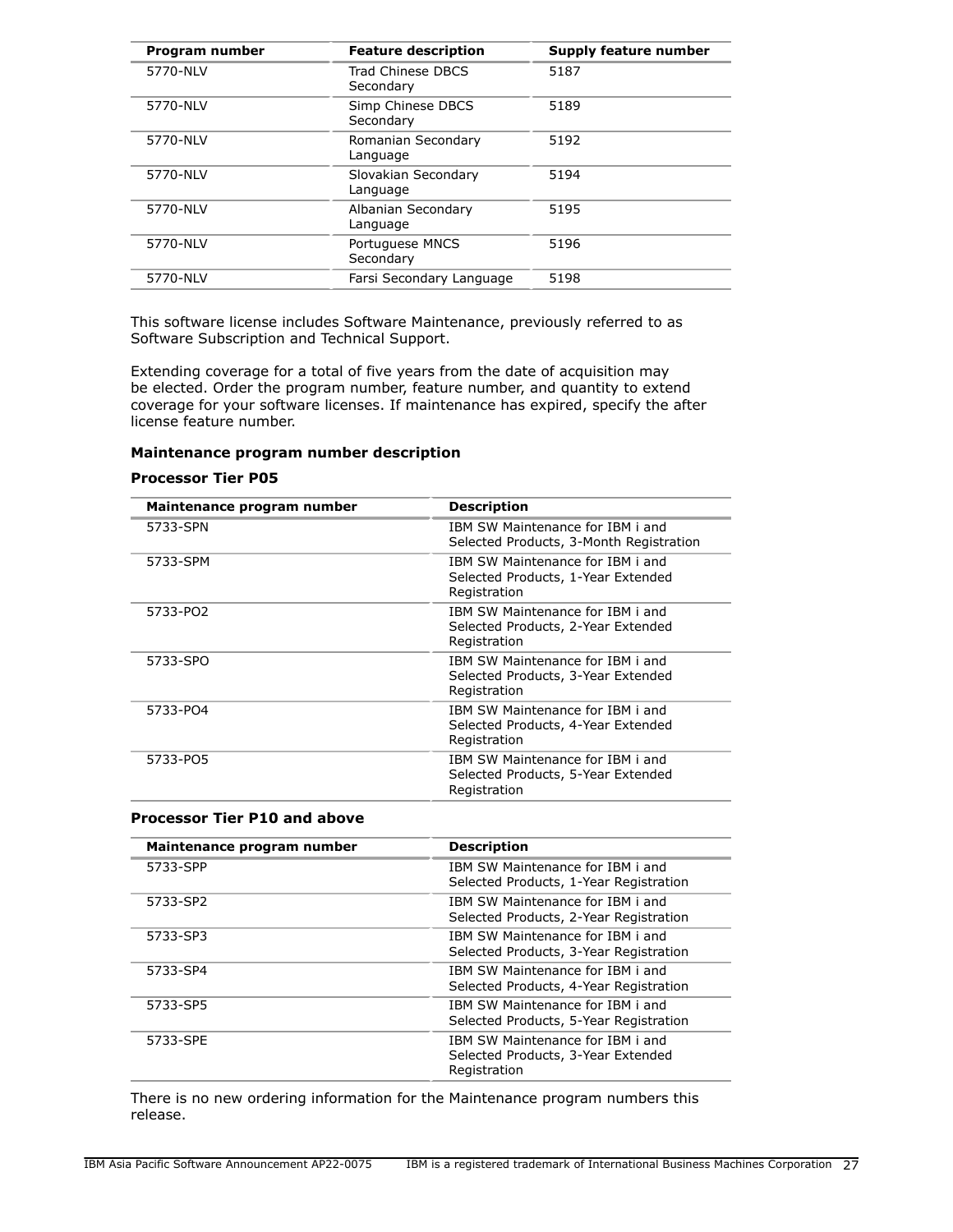### **Charge metric**

The charge metrics for these licensed products can be found in the following License Information documents:

| Program identifier | <b>License Information</b><br>document title | <b>License Information</b><br>document number |
|--------------------|----------------------------------------------|-----------------------------------------------|
| 5770-SS1           | IBM i 7.5                                    | L-LHIH-BWXOED                                 |

Select your language of choice and scroll down to the Charge Metrics section. Follow-on releases, if any, may have updated terms. See the [License Information](https://www.ibm.com/software/sla/sladb.nsf/search?OpenForm) [documents](https://www.ibm.com/software/sla/sladb.nsf/search?OpenForm) website for more information.

### <span id="page-27-0"></span>**Terms and conditions**

The information provided in this announcement letter is for reference and convenience purposes only. The terms and conditions that govern any transaction with IBM are contained in the applicable contract documents such as the IBM International Program License Agreement, IBM International Passport Advantage ${}^{\text{\tiny(R)}}$ Agreement, and the IBM Agreement for Acquisition of Software Maintenance.

### **Licensing**

IBM International Program License Agreement including the License Information document and Proof of Entitlement (PoE) govern your use of the program. PoEs are required for all authorized use.

This software license includes Software Subscription and Support (also referred to as Software Maintenance).

### **Software Maintenance**

The IBM Agreement for Acquisition of Software Maintenance (Z125-6011) applies for Subscription and Support (also referred to as Software Maintenance) and does not require client signatures.

Licenses under the IBM International Program License Agreement (IPLA) provide for support with ongoing access to releases and versions of the program. IBM includes one year of Software Subscription and Support (also referred to as Software Maintenance) with the initial license acquisition of each program acquired. The initial period of Software Subscription and Support can be extended by the purchase of a renewal option, if available. Two charges apply: a one-time license charge for use of the program and an annual renewable charge for the enhanced support that includes telephone assistance (voice support for defects during normal business hours), as well as access to updates, releases, and versions of the program as long as support is in effect.

### **License Information number**

The following License Information documents applies to the offering in this announcement:

| Program identifier | <b>License Information</b><br>document title | <b>License Information</b><br>document number |
|--------------------|----------------------------------------------|-----------------------------------------------|
| 5770-SS1           | IBM i 7.5                                    | L-LHIH-BWXOED                                 |

Follow-on releases, if any, may have updated terms. See the [License Information](https://www.ibm.com/software/sla/sladb.nsf/search?OpenForm) [documents](https://www.ibm.com/software/sla/sladb.nsf/search?OpenForm) website for more information.

#### **Limited warranty applies**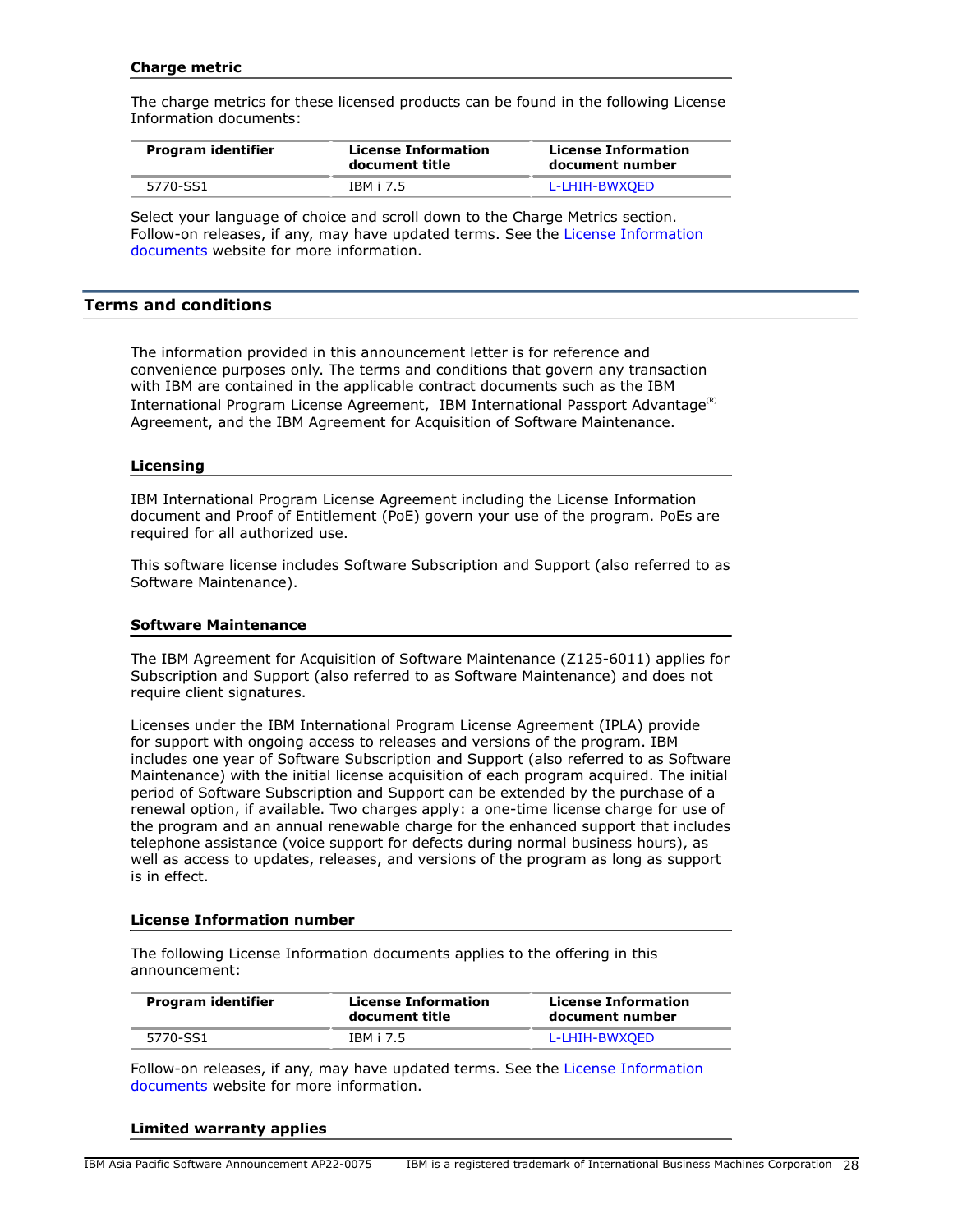### **Limited warranty**

IBM warrants that when the program is used in the specified operating environment, it will conform to its specifications. The warranty applies only to the unmodified portion of the program. IBM does not warrant uninterrupted or error-free operation of the program or that IBM will correct all program defects. You are responsible for the results obtained from the use of the program.

IBM provides you with access to IBM databases containing information about known program defects, defect corrections, restrictions, and bypasses at no additional charge. For further information, see the [IBM Support Guide](http://www.ibm.com/support/customercare/sas/f/handbook/home.html).

IBM will maintain this information for at least one year after the original licensee acquires the program (warranty period).

### **Program support**

Subscription and Support includes telephone assistance, as well as access to updates, releases, and versions of the program as long as support is in effect. You will be notified of discontinuance of support with 12 months' notice.

#### **Money-back guarantee**

If for any reason you are dissatisfied with the program and you are the original licensee, you may obtain a refund of the amount you paid for it, if within 30 days of your invoice date you return the program and its PoE to the party from whom you obtained it. If you downloaded the program, you may contact the party from whom you acquired it for instructions on how to obtain the refund.

For clarification, note that for programs acquired under any of IBM's On/Off Capacity on Demand (On/Off CoD) software offerings, this term does not apply since these offerings apply to programs already acquired and in use by you.

### **Volume orders (IVO)**

Yes. Contact your IBM representative.

### **Passport Advantage applies**

No

#### **Usage restrictions**

Yes

For usage restrictions, see the License Information documents listed in this [Terms](#page-27-0) [and conditions](#page-27-0) section.

### **Software Subscription and Support applies**

Yes. All distributed software licenses include Software Subscription and Support (also referred to as Software Maintenance) for a period of 12 months from the date of acquisition, providing a streamlined way to acquire IBM software and assure technical support coverage for all licenses. Extending coverage for a total of three years from date of acquisition may be elected.

While your Software Subscription and Support is in effect, IBM provides you assistance for your routine, short duration installation and usage (how-to) questions, and code-related questions. IBM provides assistance by telephone and, if available,

Yes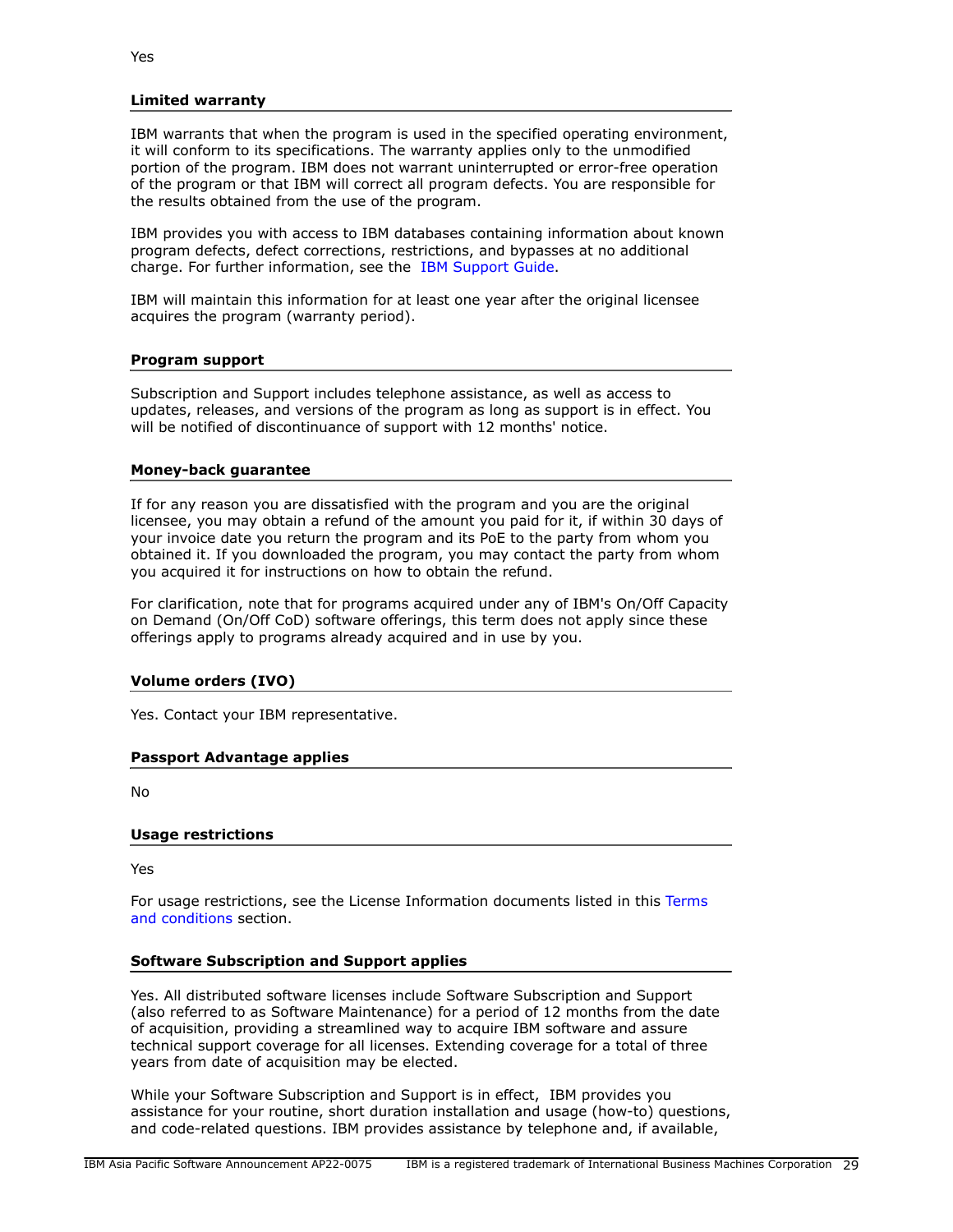electronic access, only to your information systems (IS) technical support personnel during the normal business hours (published prime shift hours) of your IBM support center. (This assistance is not available to your end users.) IBM provides Severity 1 assistance 24 hours a day, every day of the year. For additional details, go to the [IBM Support Guide](http://www.ibm.com/support/handbook) page.

Software Subscription and Support does not include assistance for the design and development of applications, your use of programs in other than their specified operating environment, or failures caused by products for which IBM is not responsible under this agreement.

### **System i Software Maintenance applies**

Yes

# **Variable charges apply**

Yes

### **Educational allowance available**

15% to qualified educational institution clients.

# **Statement of good security practices**

IT system security involves protecting systems and information through intrusion prevention, detection, and response to improper access from within and outside your enterprise. Improper access can result in information being altered, destroyed, or misappropriated or can result in misuse of your systems to attack others. Without a comprehensive approach to security, no IT system or product should be considered completely secure and no single product or security measure can be completely effective in preventing improper access. IBM systems and products are designed to be part of a regulatory compliant, comprehensive security approach, which will necessarily involve additional operational procedures, and may require other systems, products, or services to be most effective.

**Important:** IBM does not warrant that any systems, products, or services are immune from, or will make your enterprise immune from, the malicious or illegal conduct of any party.

### <span id="page-29-0"></span>**Prices**

For all local charges, contact your IBM representative or your authorized IBM Business Partner.

**Variable charges:** The applicable processor-based one-time charge will be based on the group of the designated machine on which the program is licensed for use. If the program is designated to a processor in a group for which no charge is listed, the charge of the next higher group listed applies. For movement to a machine in a higher group, an upgrade charge equal to the difference in the then-current charges between the two groups will apply. For movement to a machine in a lower group, there will be no adjustment or refund of charges paid.

#### **IBM Global Financing**

IBM Global Financing offers competitive financing to credit-qualified clients to assist them in acquiring IT solutions. Offerings include financing for IT acquisition, including hardware, software, and services, from both IBM and other manufacturers or vendors. Offerings (for all client segments: small, medium, and large enterprise), rates, terms, and availability can vary by country. Contact your local IBM Global